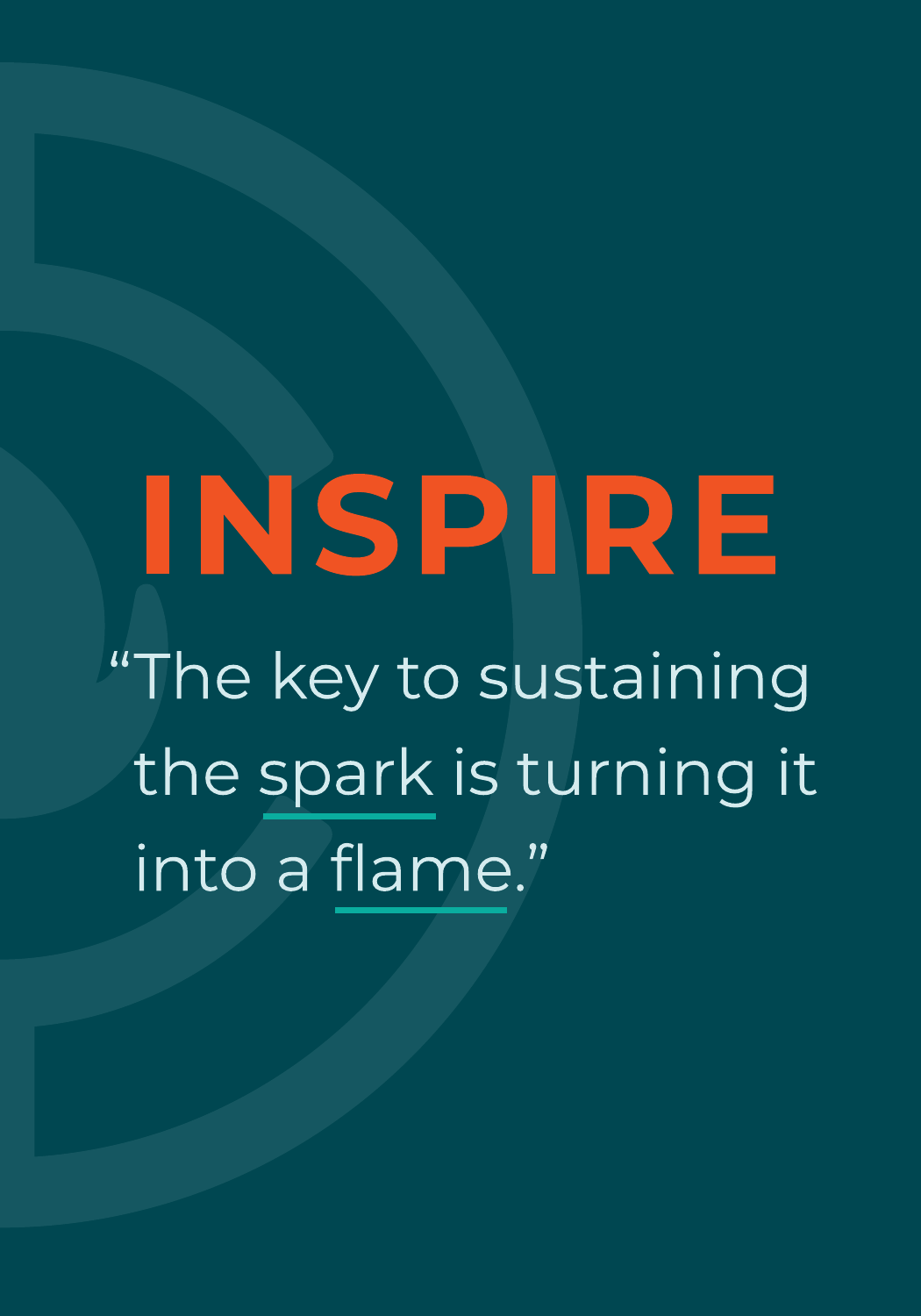## **DIRECTIONS:**

**Inspiration is a valuable resource that needs to be managed in modern work.** 

This card deck is designed to ignite inspiration. It offers ideas and activities to spark and sustain inspiration for leaders, teams, and cultures.

Inspiration first requires understanding. You'll find definition cards for this purpose.

Inspiration then requires a spark. There are cards with activities and reflections for this.

Lastly, there are ways you can systematically sustain and scale inspiration. The "sustain and scale" cards challenge you to take inspiration to the next level.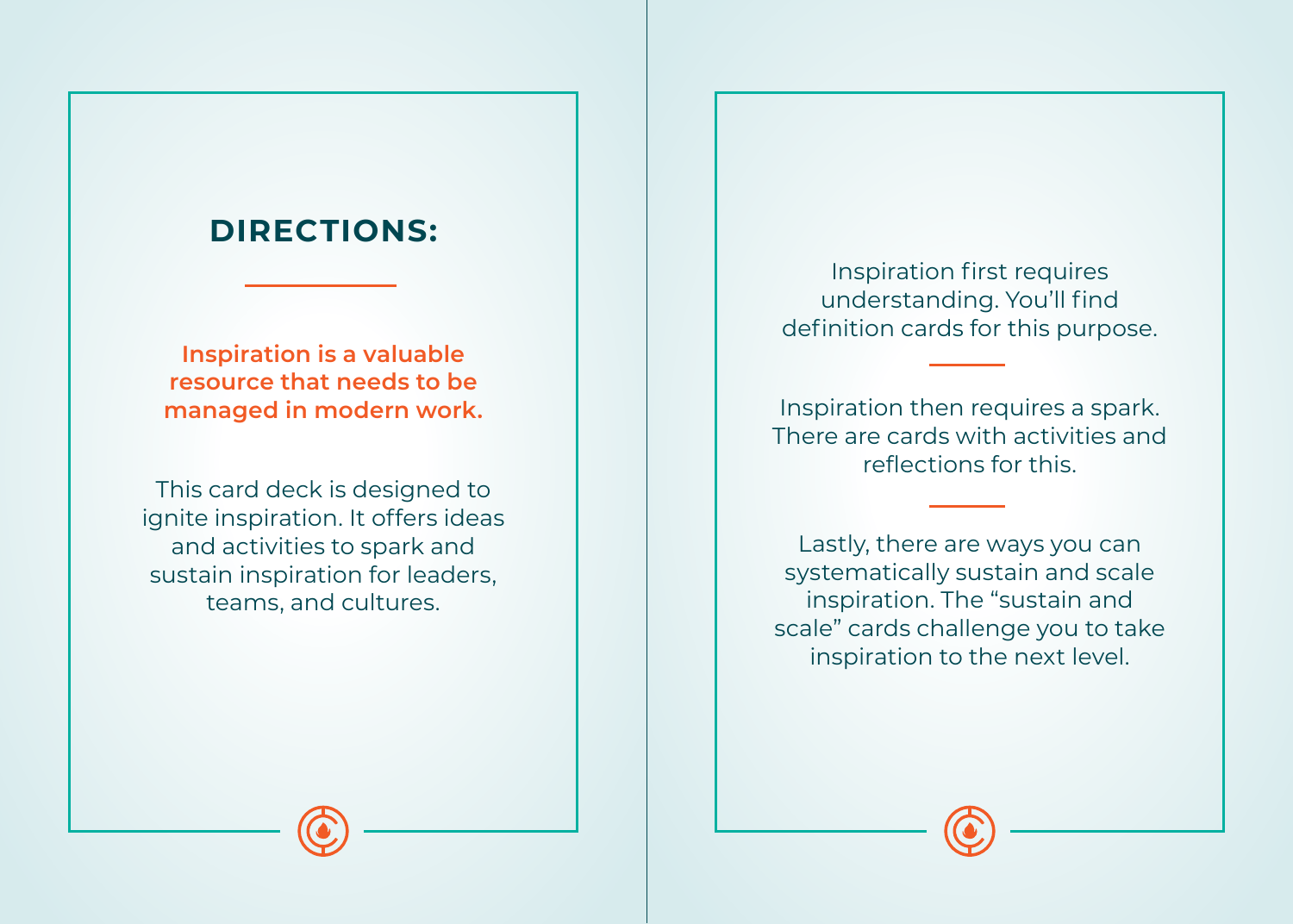## **SPARK OF INSPIRATION**

We define the initial moment of inspiration - the spark - as the intersection of possibility and invincibility.

Possibility expands the boundary of what could be beyond our current conceptions of what may "work."

Invincibility is the confident energy that complements possibility. It helps translate the spark of inspiration into action.

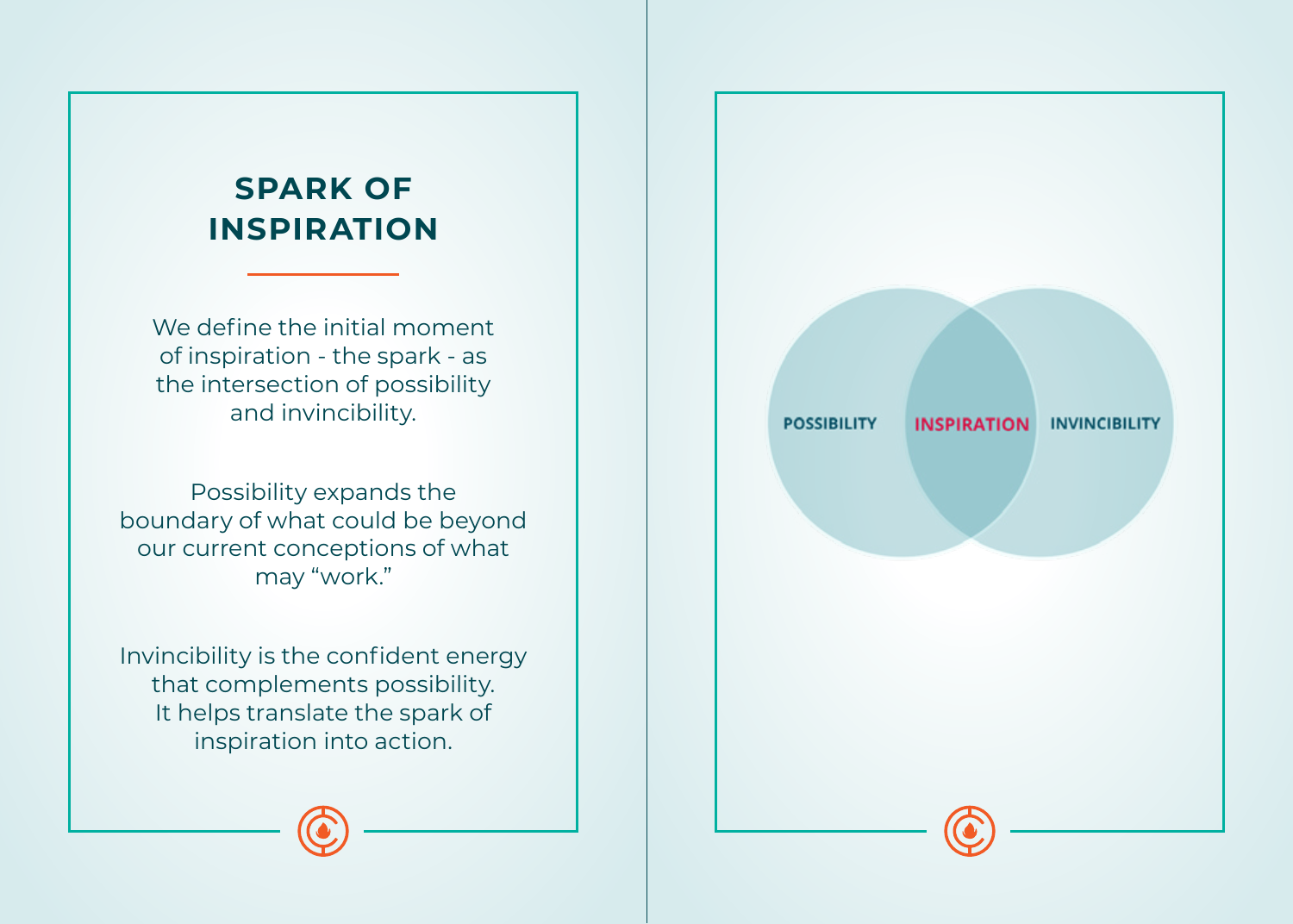## **SUSTAINABLE INSPIRATION**

## **Sustainable Inspiration is the intersection of possibility, invincibility, and intentional practice.**

Intentional practice builds an inspiration muscle that gets stronger over time so you can flex on demand. While once thought of as a fleeting emotion, with intentional practice, inspiration can last longer and happen more frequently.

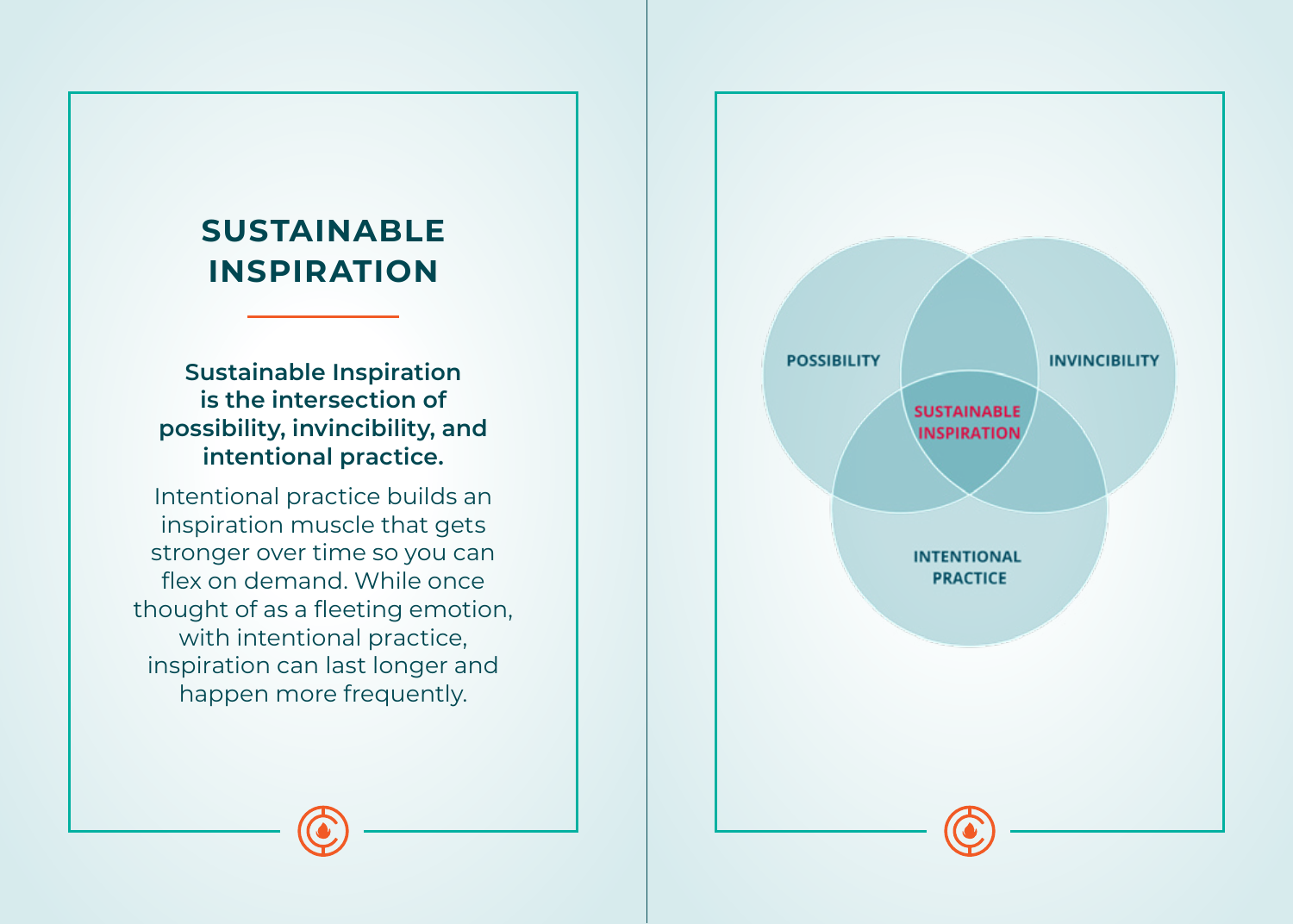## **INSPIRATION SPARKED BY YOU SEE AND VALUES AND**

You are a personal engine of inspiration, the source of the inspiration spark, no matter who or what surrounds you. You can choose to think about or do certain things that will spark inspiration on a reliable basis.

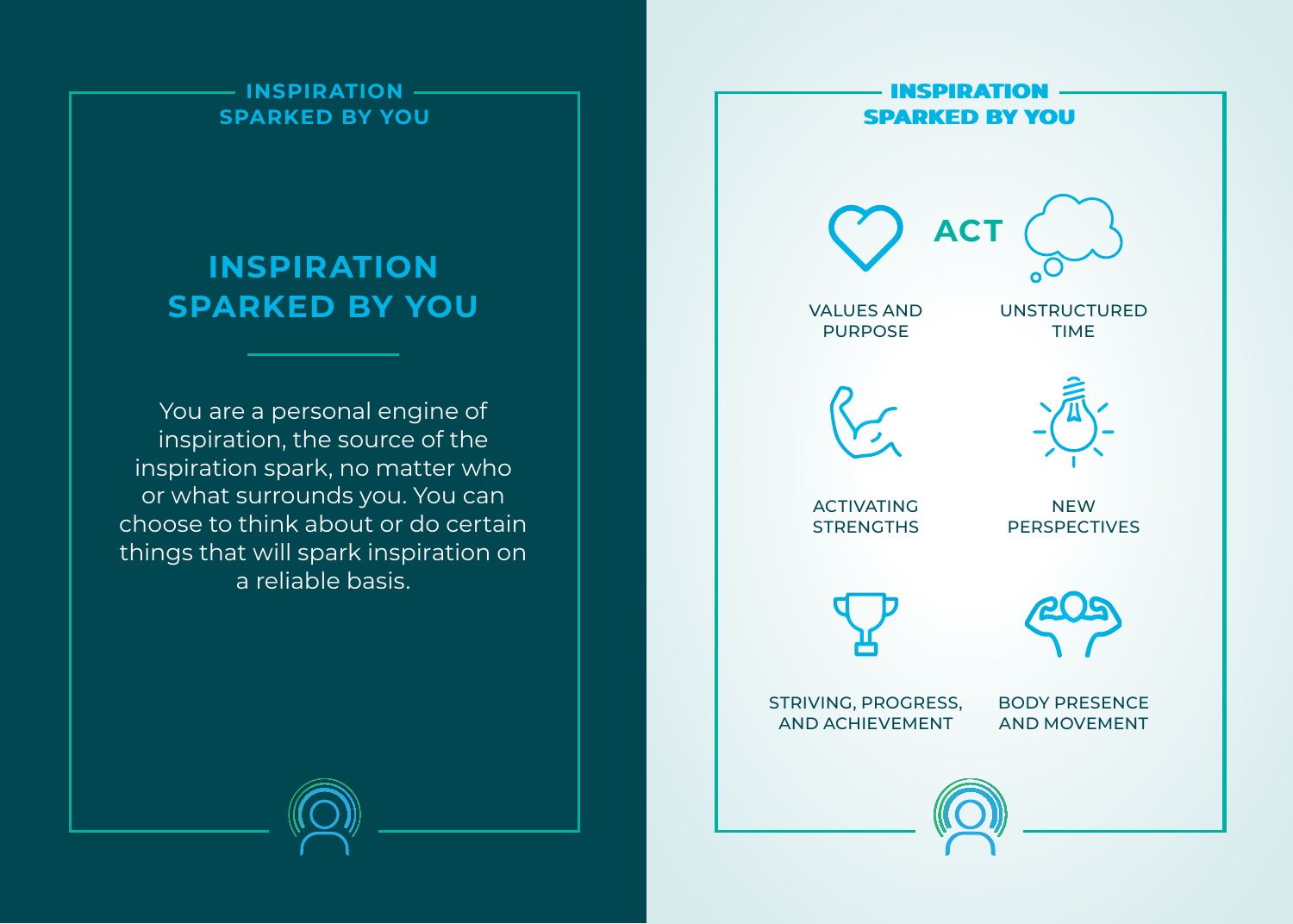With relationship-based engines, the people around you or the relationships you cultivate spark inspiration. You can seek conversations or connections with others in specific ways that cultivate inspiration.

# **INSPIRATION SPARKED BY OTHERS OQC** BELONGING SERVING OTHERS MENTORS AND SHARED MISSION **HEROES** GETTING A LIFT VULNERABILITY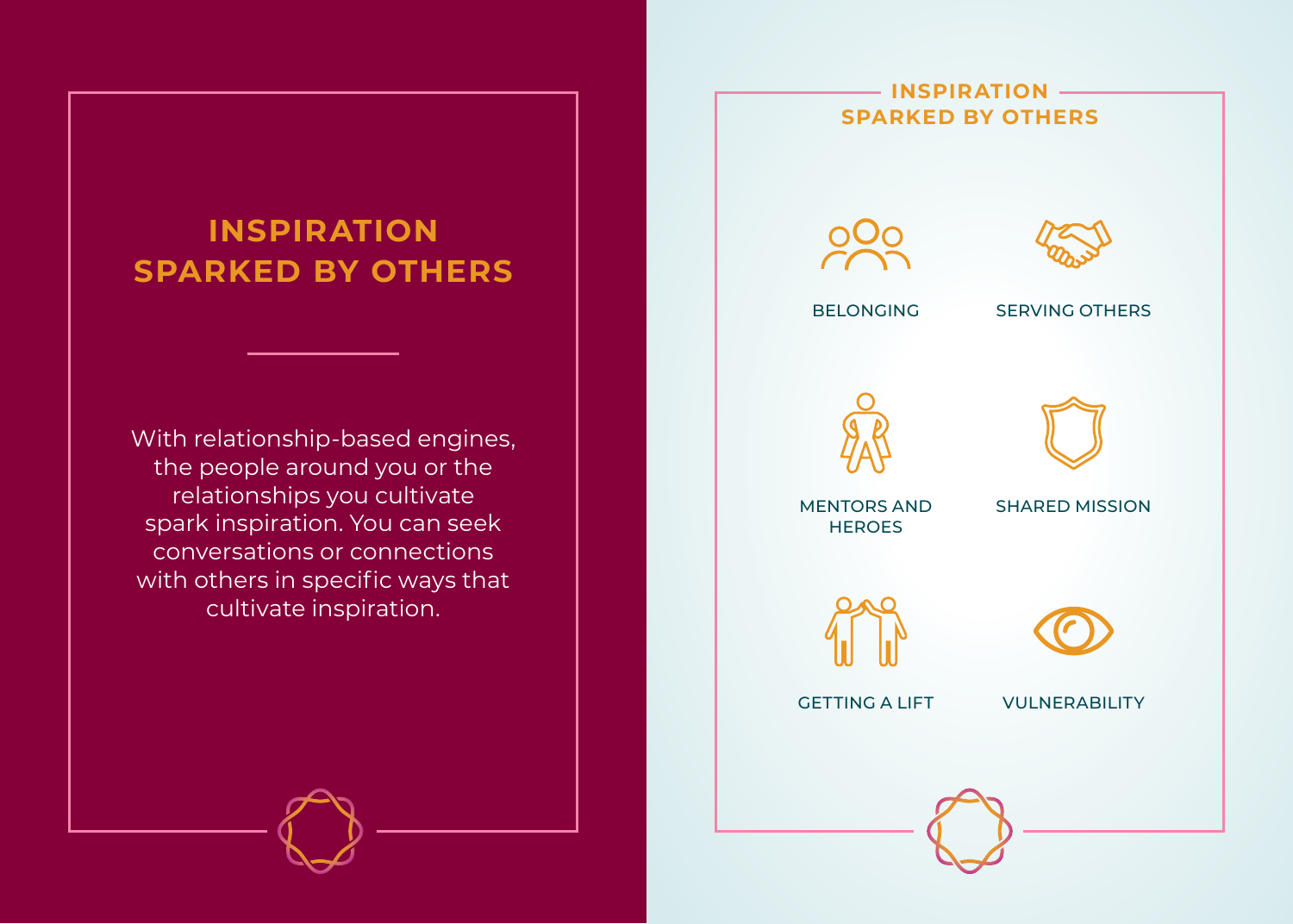With circumstance-based engines, the environment itself or the specific situation around you sparks inspiration. Psychology theory has often debated person vs. situation. Do we feel or act certain ways because of who we are, or because of how our environment influences us? Our research reveals both are true. In addition to personal and relationship-based engines, we found that environments and specific situations can spark inspiration.



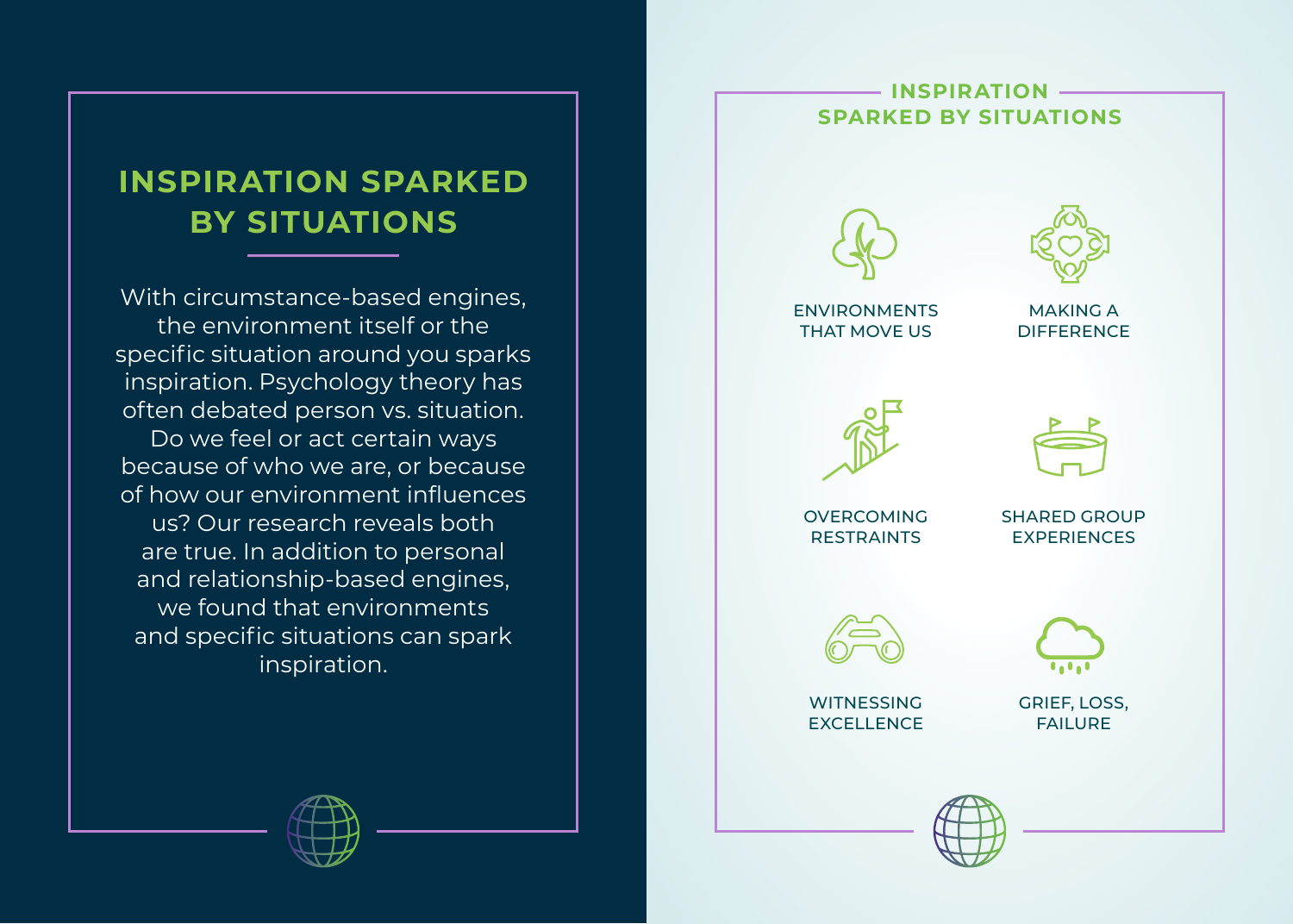## **VALUES AND PURPOSE**

Inspiration can be sparked by looking inward to your deeply-held values and beliefs. They reflect your purpose, mission, meaning - your inner "why." You can feel more inspired when you know your why, when you voice it, and when you apply it across different areas of your work and life.

#### **INSPIRATION SPARKED BY YOU**

## **REFLECT**

What are your most cherished values? Using these values as your compass, define your driving purpose - your why.

(Tip: You may have multiple "whys" for the different areas of your life.)



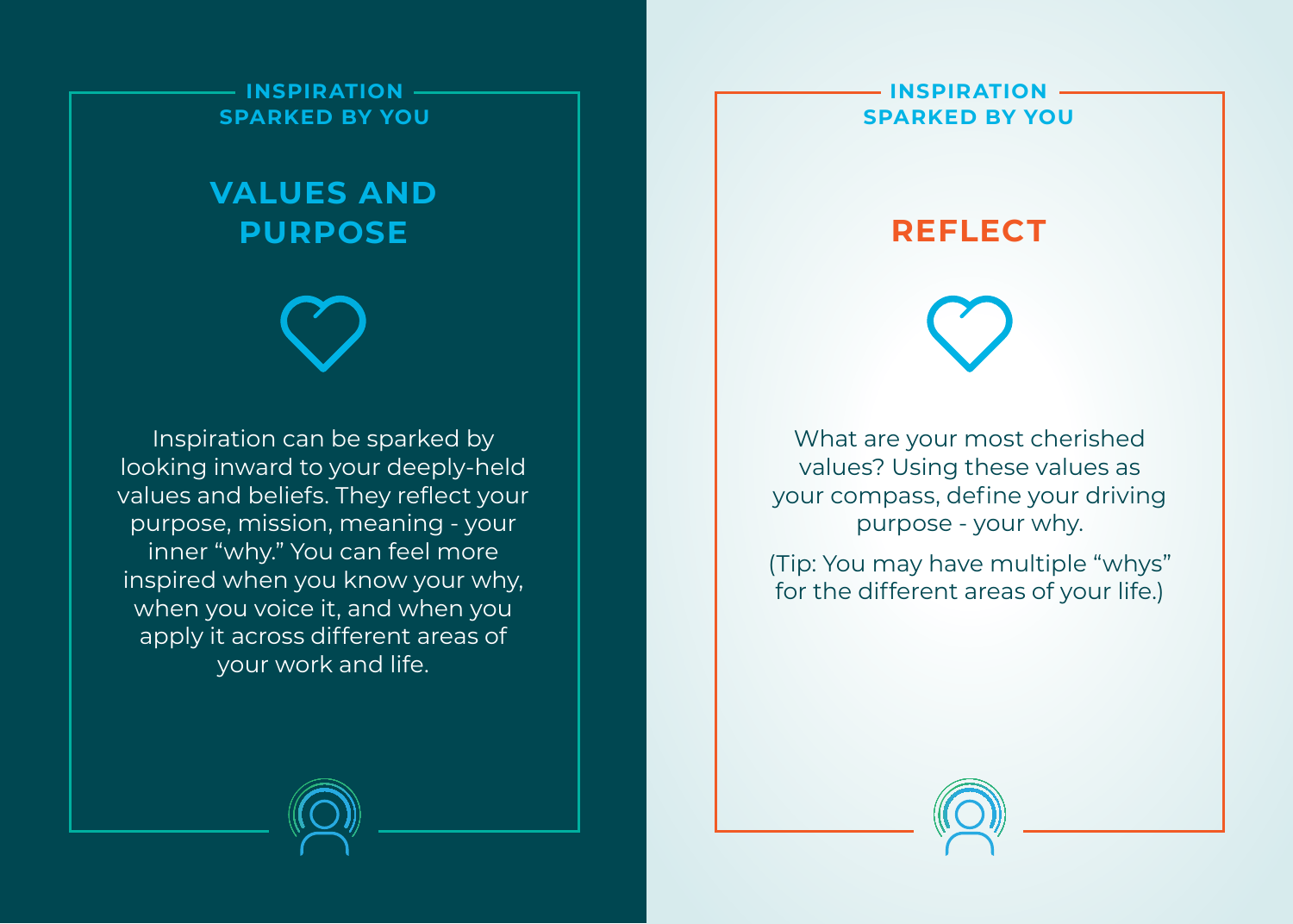## **VALUES AND PURPOSE**

Inspiration can be sparked by looking inward to your deeply-held values and beliefs. They reflect your purpose, mission, meaning - your inner "why." You can feel more inspired when you know your why, when you voice it, and when you apply it across different areas of your work and life.

### **INSPIRATION SPARKED BY YOU**

**ACT**

How connected are your everyday actions to your "why?" How can you build more connections? What behaviors can you practice or integrate into your day-today behavior that align with and express your purpose?



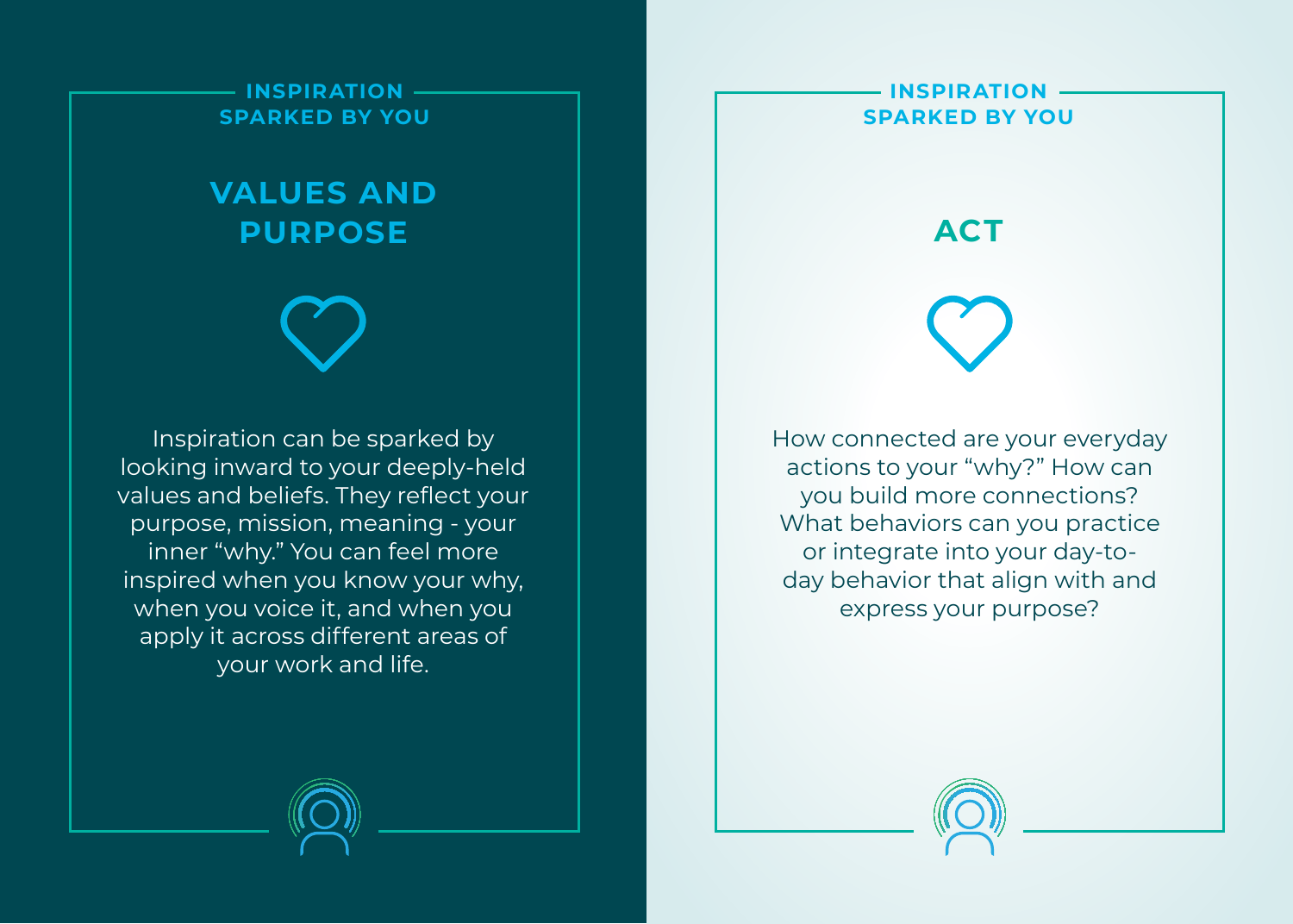## **ACHIEVEMENTS**

Striving for meaningful goals, making ongoing progress toward them, and accomplishing those goals is inspiring! You can spark your inspiration by intentionally setting goals that matter and celebrating both achievements and day-to-day progress.

#### **INSPIRATION SPARKED BY YOU**

## **REFLECT**

What achievements are you most proud of in your work and life? Looking ahead, what are you striving to accomplish and what progress points can you celebrate along the way?



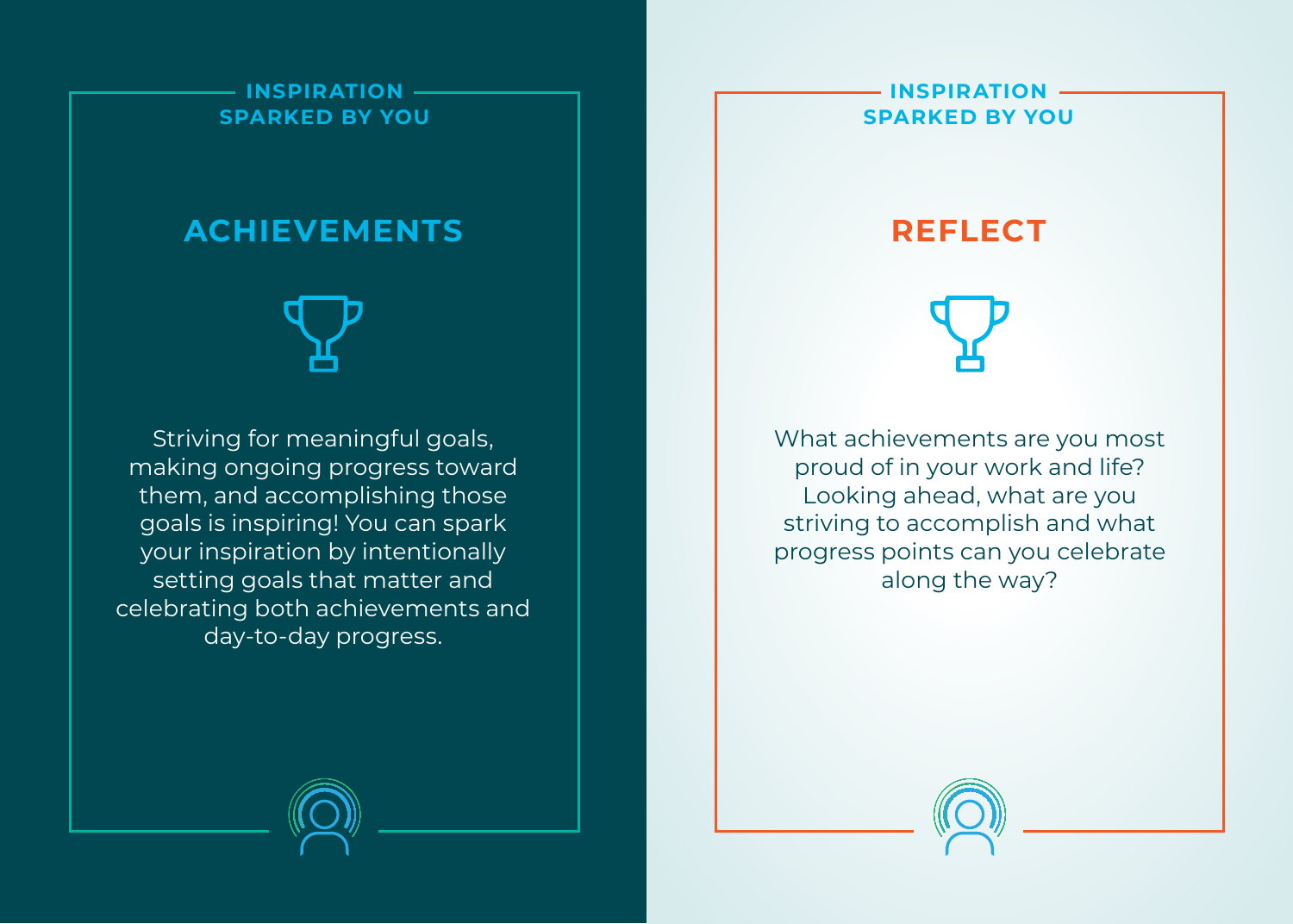## **ACHIEVEMENTS**

Striving for meaningful goals, making ongoing progress toward them, and accomplishing those goals is inspiring! You can spark your inspiration by intentionally setting goals that matter and celebrating both achievements and day-to-day progress.

#### **INSPIRATION SPARKED BY YOU**

**ACT**

Set a goal that would give you a wild sense of accomplishment for this week, month, and year. Who can you partner with for accountability? How will you create opportunities to celebrate your learning, effort, and progress at regular checkpoints along the way?



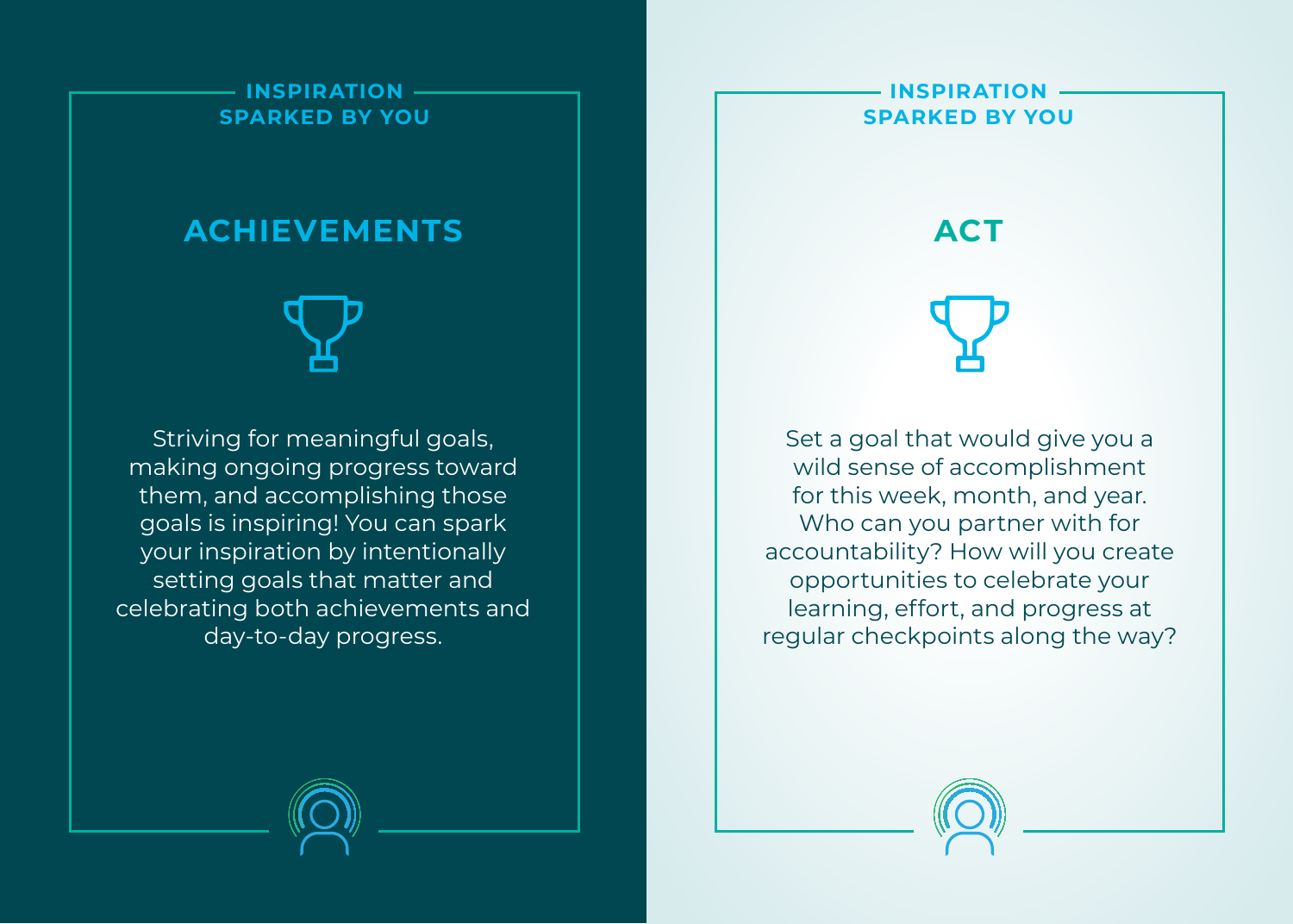## **NEW PERSPECTIVES**

You can feel inspired when you reimagine something by seeing it in a novel way. Being open to learning and exposing yourself to new ideas through reading, classes, events, collaborations, conversations, etc. can provide opportunities for developing new perspectives.

#### **INSPIRATION SPARKED BY YOU**





Take a current belief or perspective you hold now. Turn it upside down and sideways. What's a new way to think about it? Consider asking others for their perspectives.



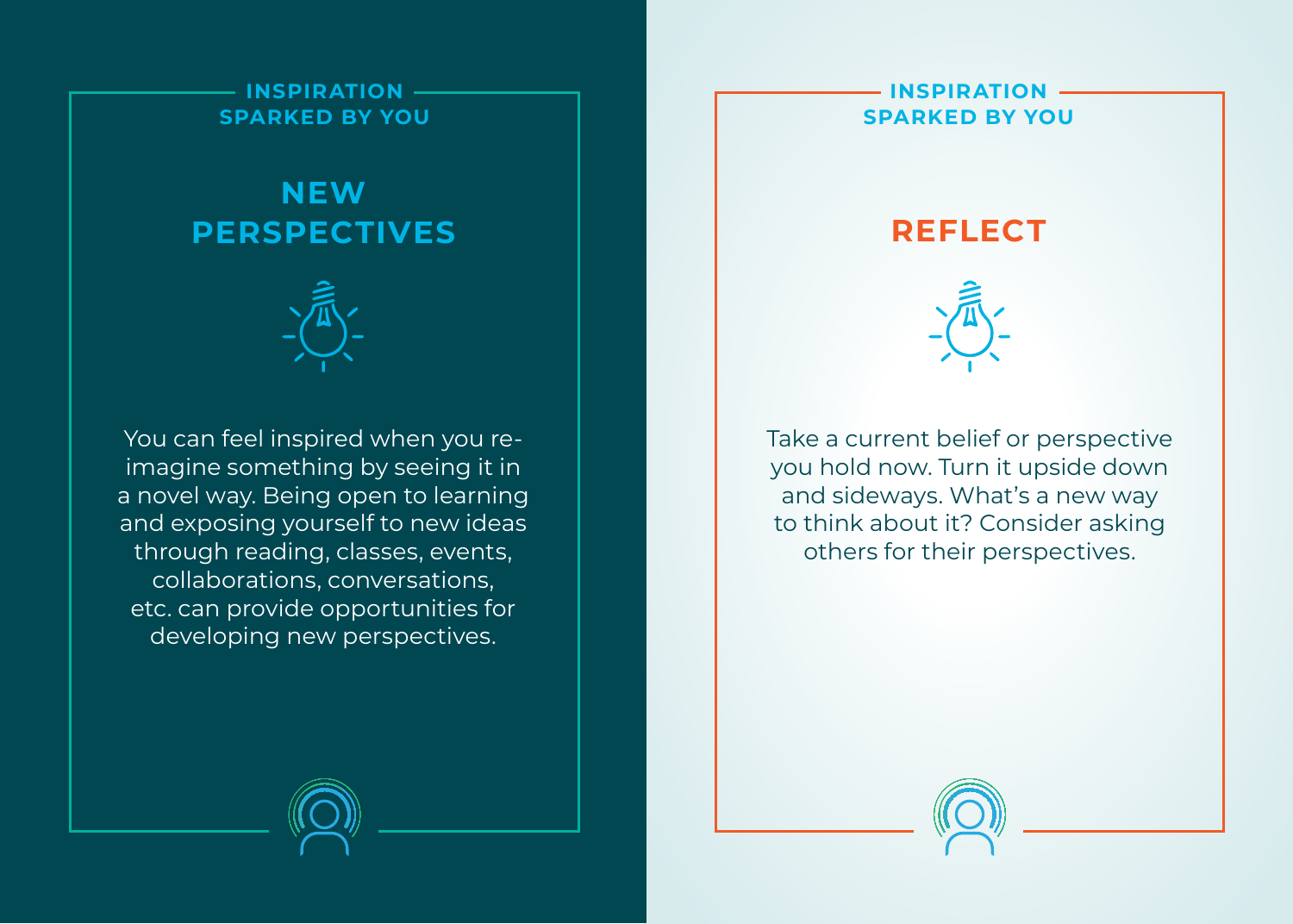## **NEW PERSPECTIVES**

You can feel inspired when you reimagine something by seeing it in a novel way. Being open to learning and exposing yourself to new ideas through reading, classes, events, collaborations, conversations, etc. can provide opportunities for developing new perspectives.

### **INSPIRATION SPARKED BY YOU**

**ACT**



Challenge yourself to learn something brand new or do something outside your comfort zone. Go into it with a growth mindset, being open to what you discover. How will you apply this new learning or insight to your current work or life?



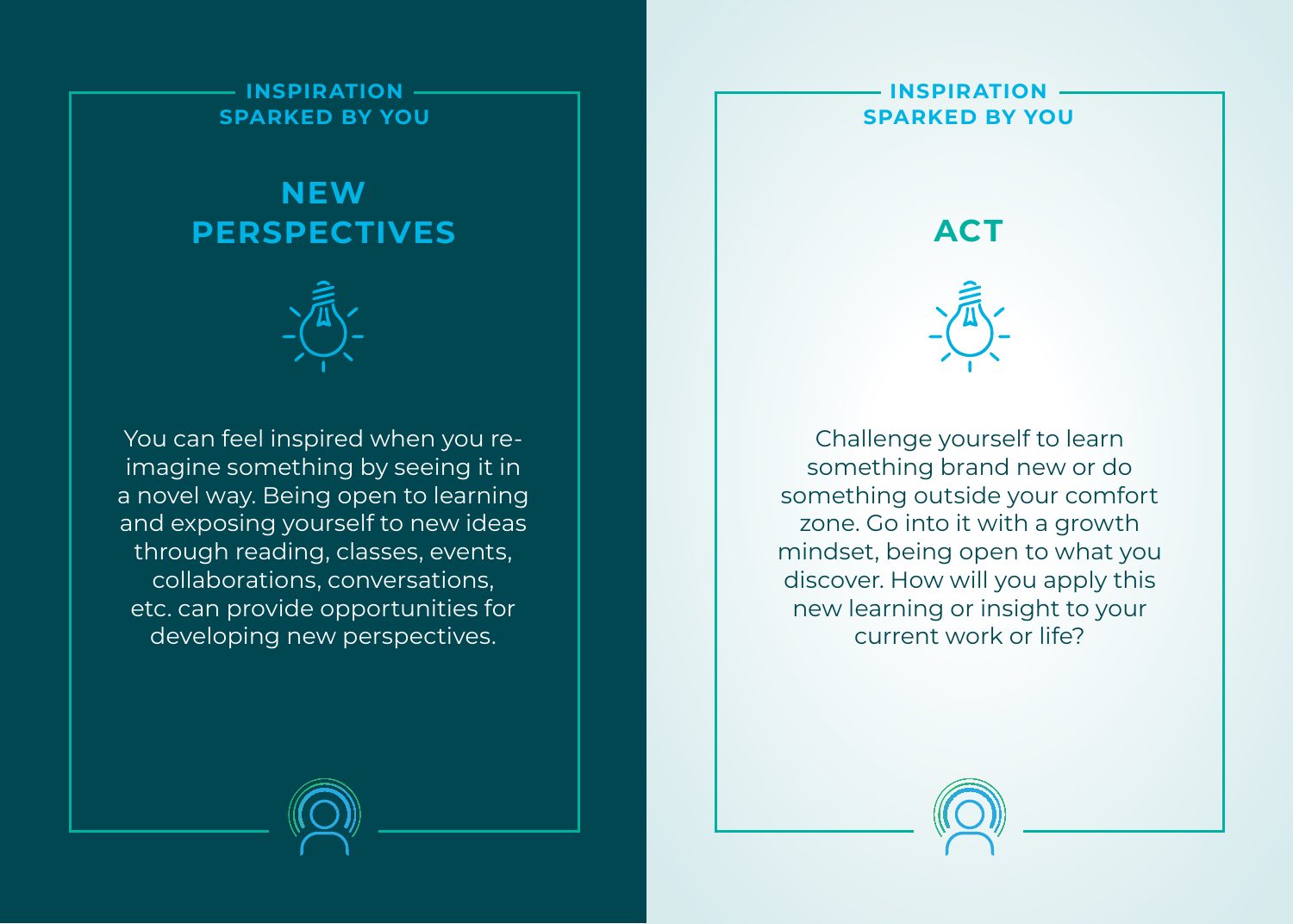## **ACTIVATING STRENGTHS**



You can spark inspiration by using your strengths in new and meaningful ways. Research shows that using your strengths regularly in your day-to-day work boosts feelings of inspiration. These can include virtuous strengths of character (creativity, kindness, wisdom) as well as talents, skills, or competencies.

#### **INSPIRATION SPARKED BY YOU**

## **REFLECT**



List your top strengths of character as well as your talents, skills, or competencies.

How are you currently using your strengths in your work and/ or personal life? What cherished strengths do you have that aren't being used or expressed?



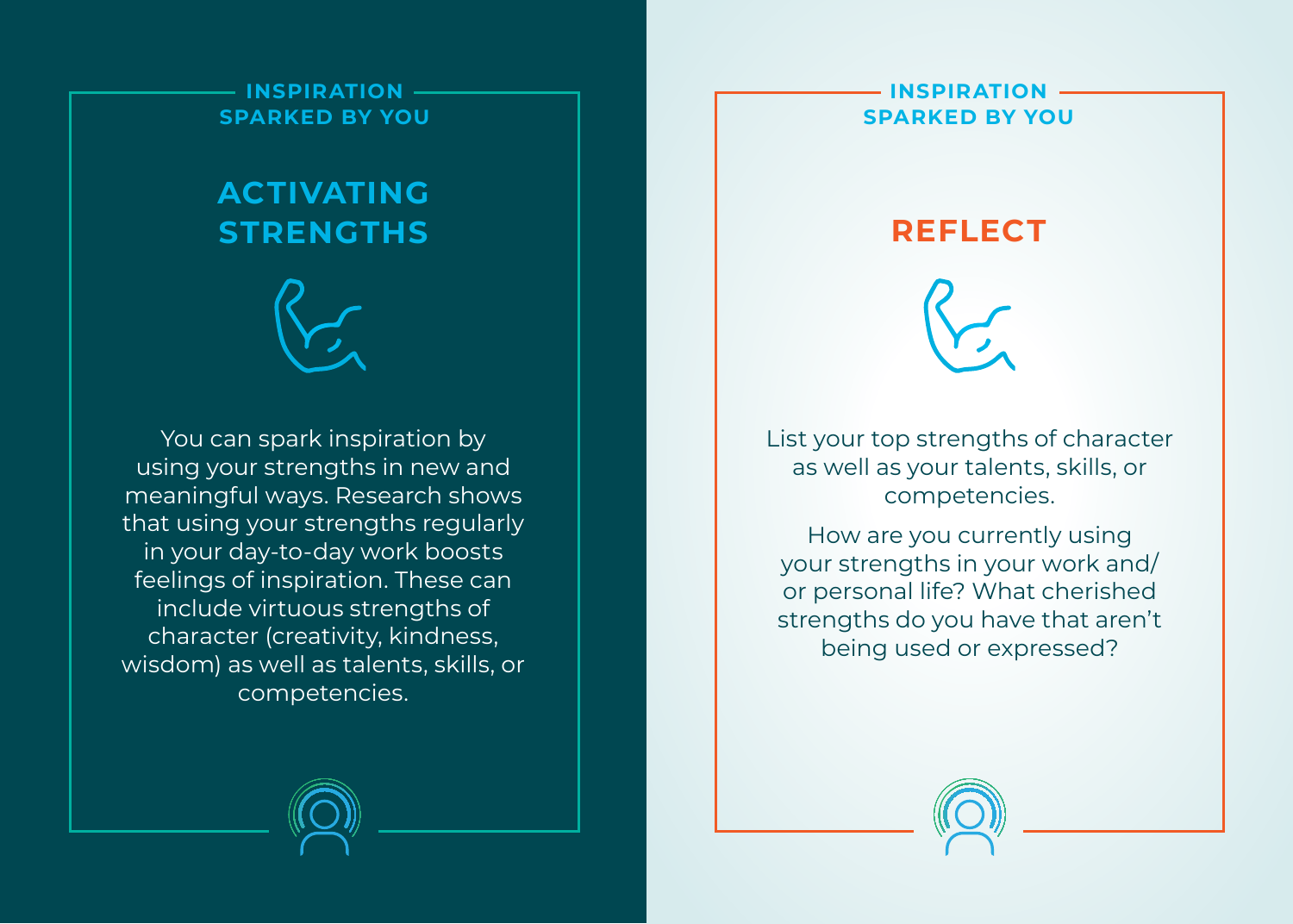## **ACTIVATING STRENGTHS**



You can spark inspiration by using your strengths in new and meaningful ways. Research shows that using your strengths regularly in your day-to-day work boosts feelings of inspiration. These can include virtuous strengths of character (creativity, kindness, wisdom) as well as talents, skills, or competencies.

#### **INSPIRATION SPARKED BY YOU**

**ACT**



What is one of your top strengths that you feel most proud of - your super-hero power? How can you use this strength in a new way this week?



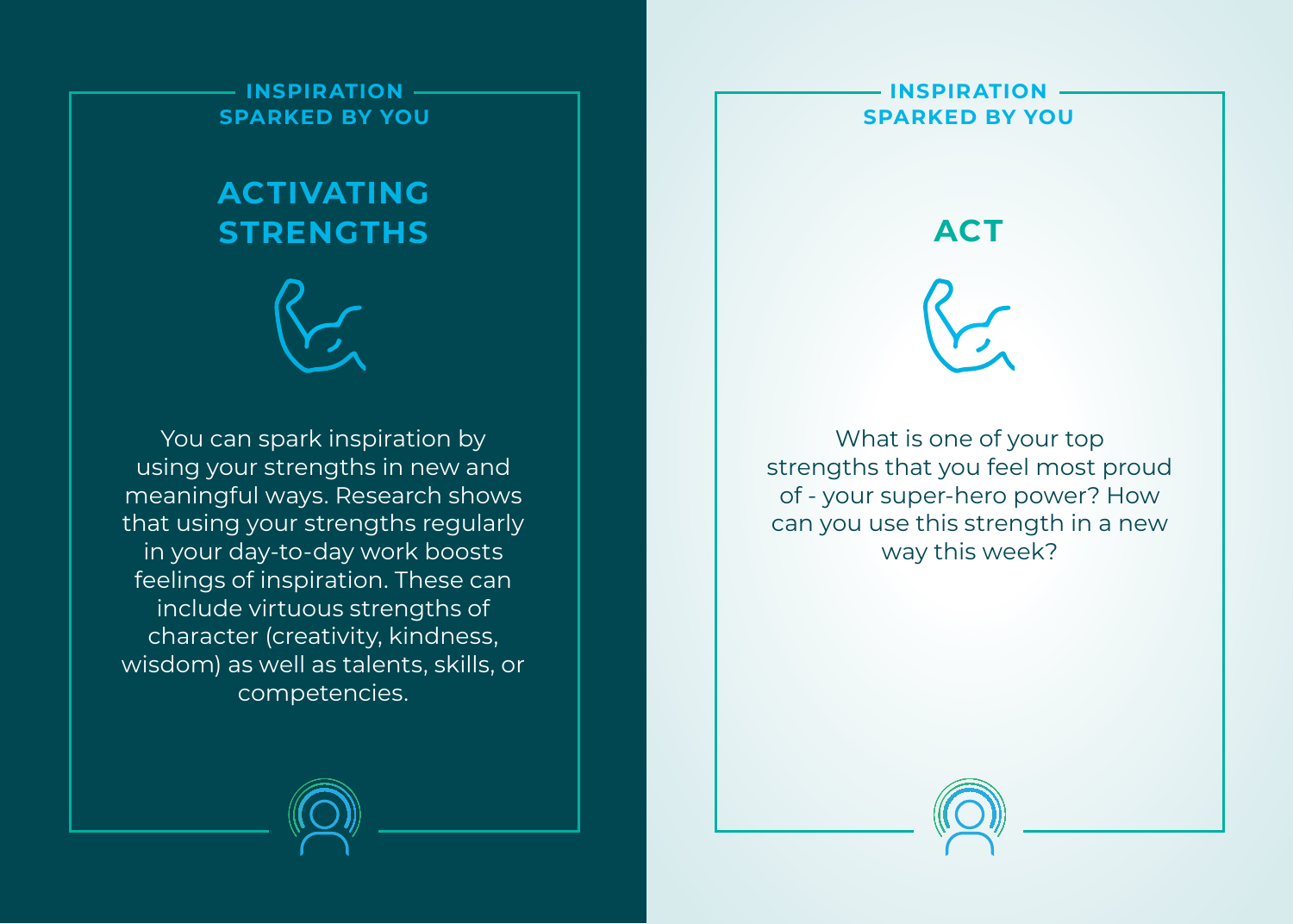## **UNSTRUCTURED TIME**



When you stop deliberately problem-solving, you are more likely to have new and inspiring ideas where solutions emerge. Giving your brain a sabbatical - unstructured time and space away from conscious thinking and problem-solving often creates opportunities for inspiration to occur.

#### **INSPIRATION SPARKED BY YOU**

## **REFLECT**



What types of activities or situations give your brain a break, allowing your mind to relax and wander? Taking a walk? Folding clothes? Driving? How much time and space do you need for your brain to feel like it's on sabbatical? This is different for everyone.



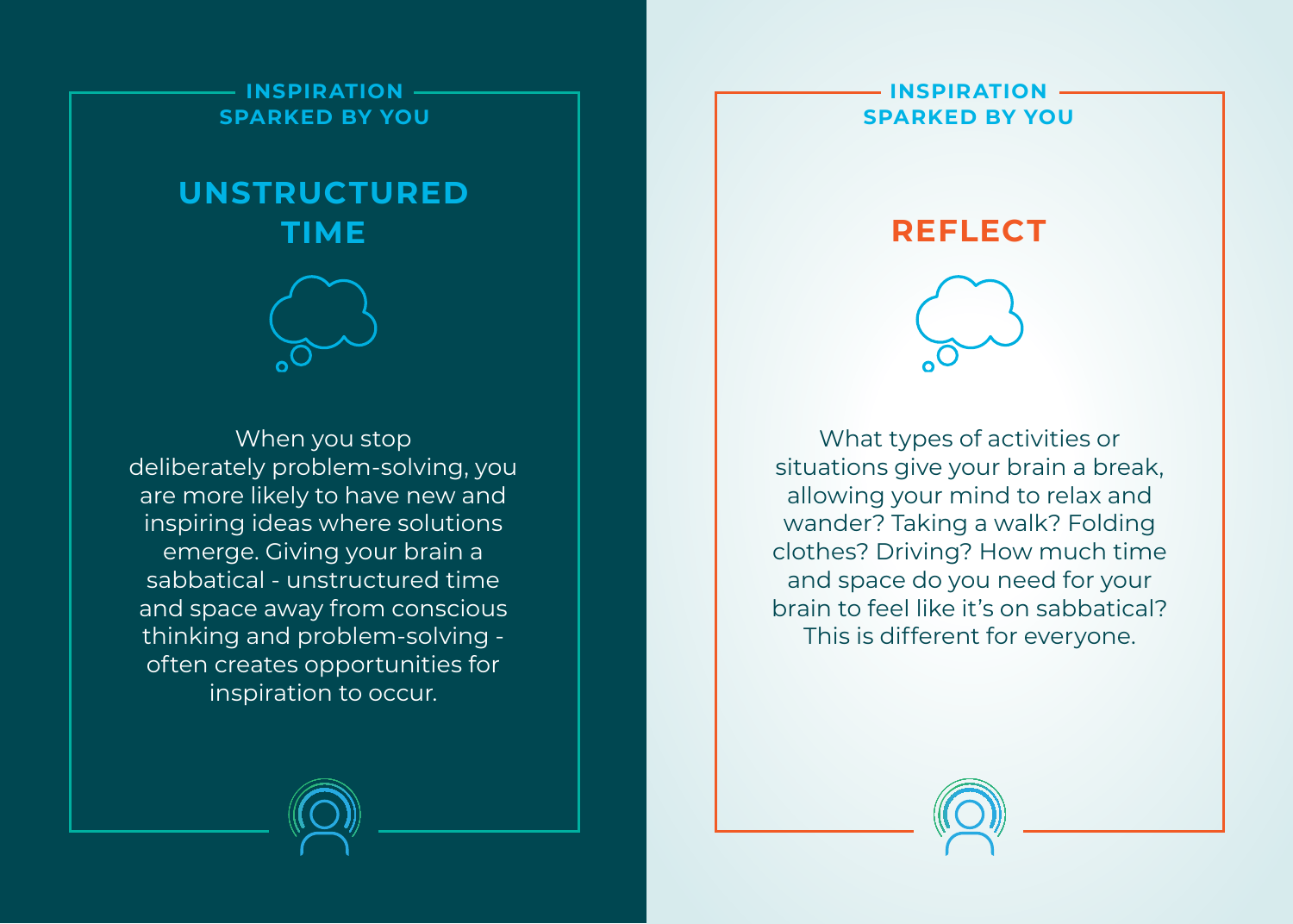## **UNSTRUCTURED TIME**



When you stop deliberately problem-solving, you are more likely to have new and inspiring ideas where solutions emerge. Giving your brain a sabbatical - unstructured time and space away from conscious thinking and problem-solving often creates opportunities for inspiration to occur.

#### **INSPIRATION SPARKED BY YOU**



**ACT**

Look at your calendar. When can you find or build in a chunk of time that can be unstructured so you can decompress, breathe, play? What is realistic for you in terms of building in time for this on a regular basis?



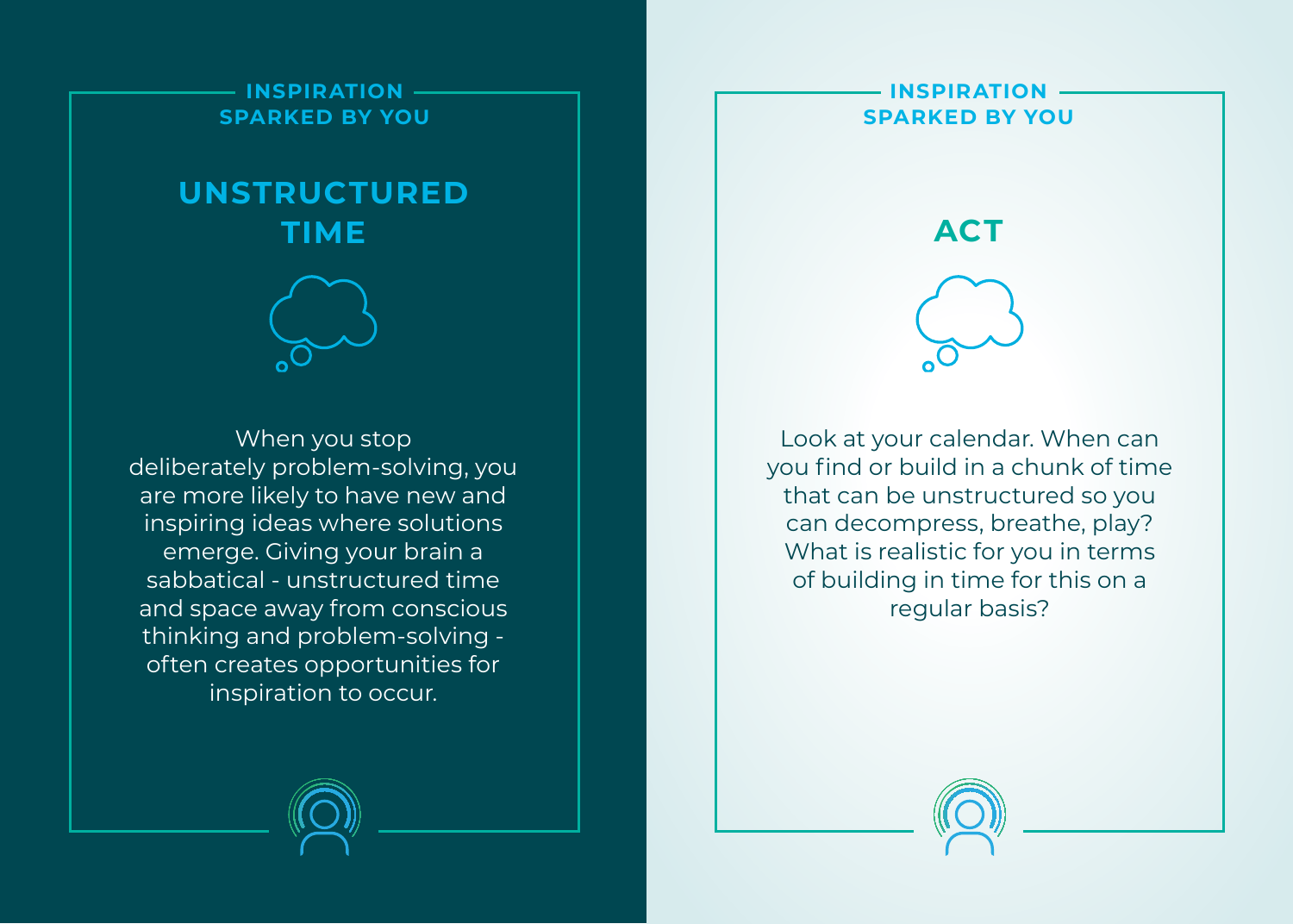## **BODY MOVEMENT AND PRESENCE**

Bodies are powerful vehicles for inspiration. How you move and carry yourself, including your facial expressions and dress, can activate inspiration (or repress it) for yourself and those around you.

#### **INSPIRATION SPARKED BY YOU**



What body postures, movements, and dress tend to make you feel more empowered and optimistic and therefore more inspired? In what ways do you currently use physical movement and presence to inspire yourself? Where are there opportunities to explore?



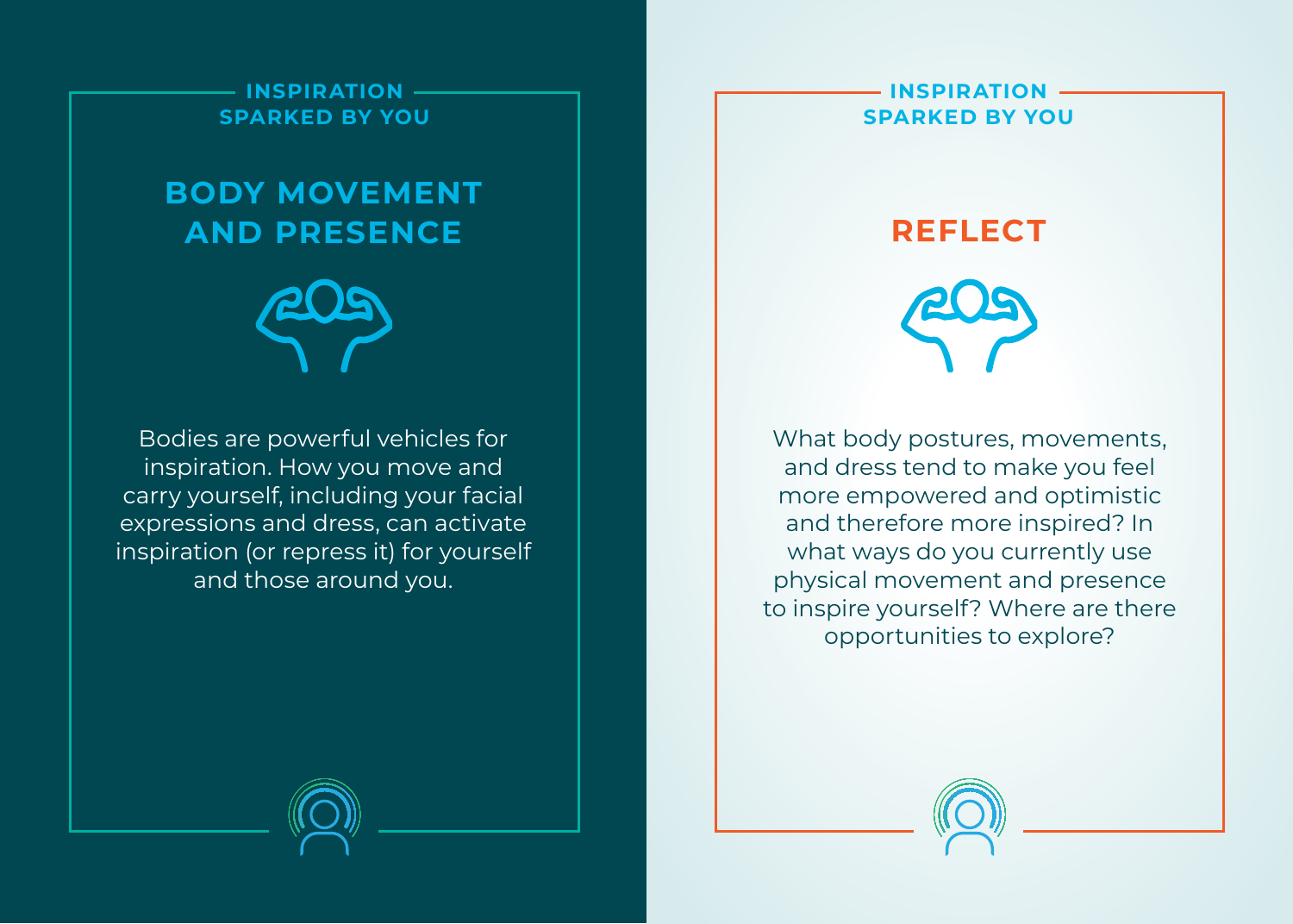## **BODY MOVEMENT AND PRESENCE**

Bodies are powerful vehicles for inspiration. How you move and carry yourself, including your facial expressions and dress, can activate inspiration (or repress it) for yourself and those around you.

#### **INSPIRATION SPARKED BY YOU**

**ACT**

Look at your calendar. When and how can you build in physical movement or an activity-based reset into your day-to-day? Go for it!



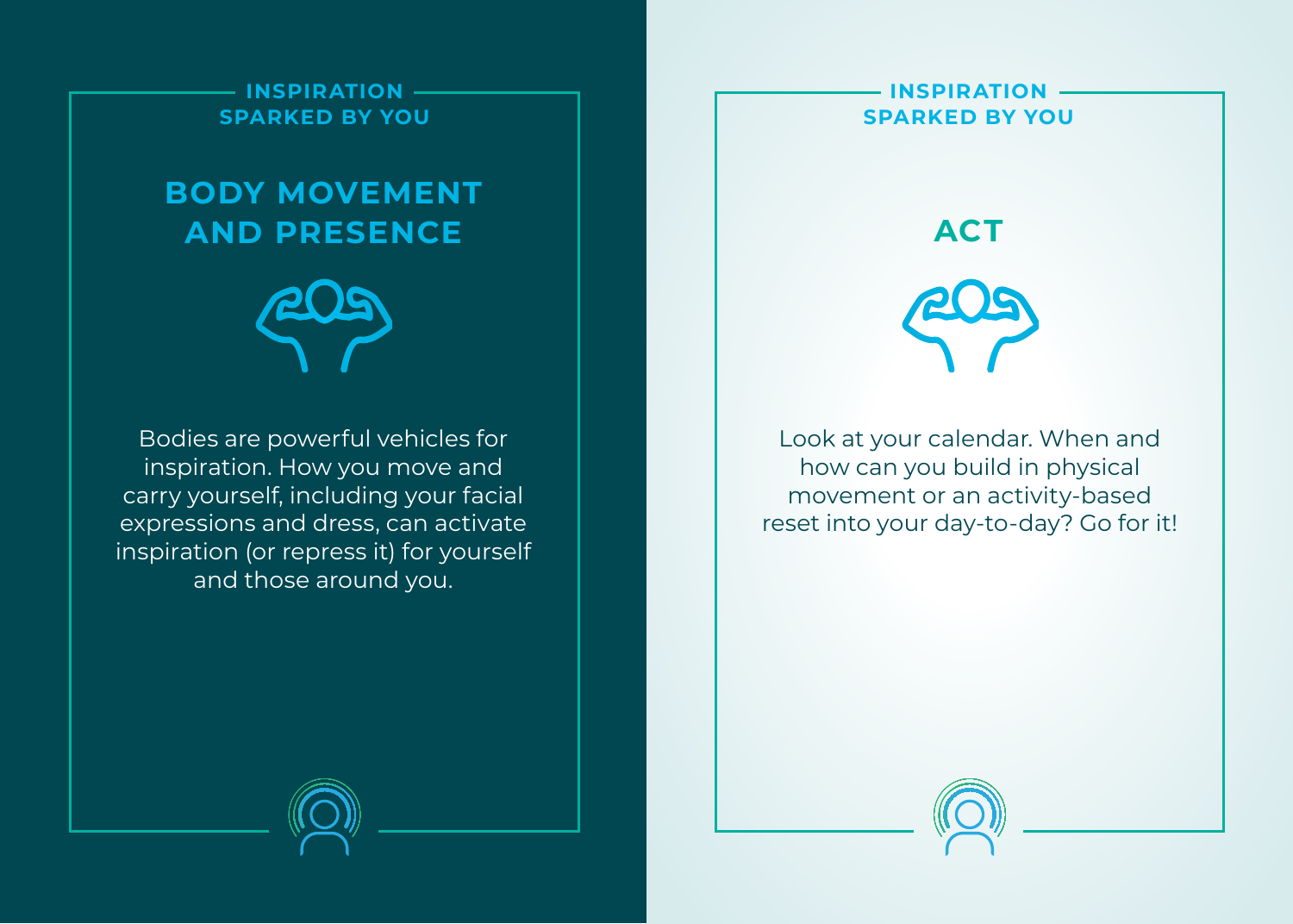## **BELONGING**

In positive, high-trust relationships and communities, you are more likely to feel supported, safe, and appreciated if you have a strong and stable foundation. Revel in the foundation of this group you belong to. Find inspiration by thinking about what belonging empowers you to do.

#### **INSPIRATION SPARKED BY OTHERS**

## **REFLECT**

Imagine your ideal community where you feel connected, valued, and seen. What are the attributes of this gathering of people or organization? How does being with them impact your mood? What about this group brings you a greater sense of possibility and invincibility?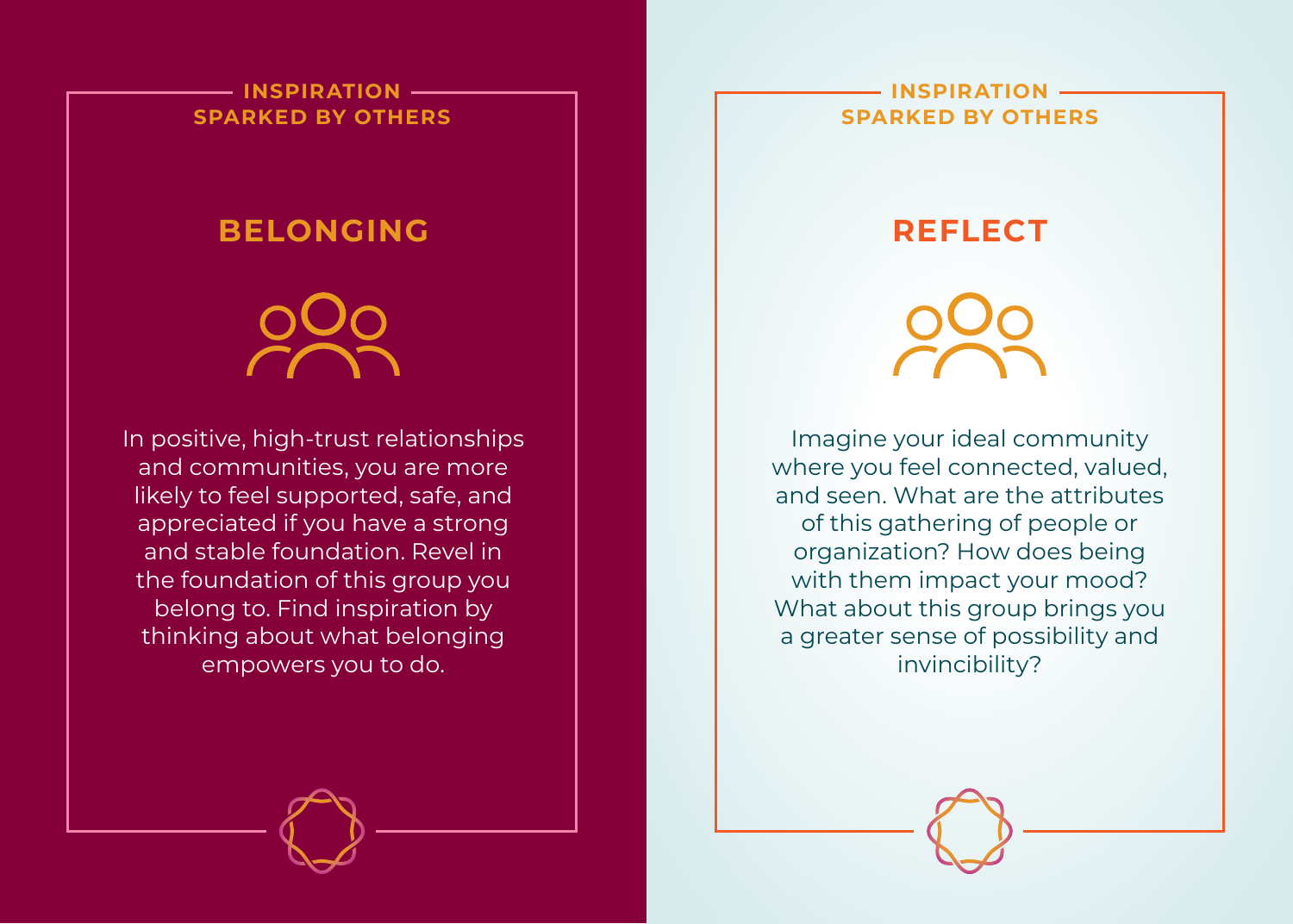## **BELONGING**

# In positive, high-trust relationships

and communities, you are more likely to feel supported, safe, and appreciated if you have a strong and stable foundation. Revel in the foundation of this group you belong to. Find inspiration by thinking about what belonging empowers you to do.

### **INSPIRATION SPARKED BY OTHERS**

**ACT**

Consider communities, people, or groups where you feel disconnected and lack a sense of belonging. What can you do to create stronger connections with those communities? What common interests can you find? Also, consider ways you can lean on your current inspirational communities, seeking them out or asking for support when you need an inspiration boost.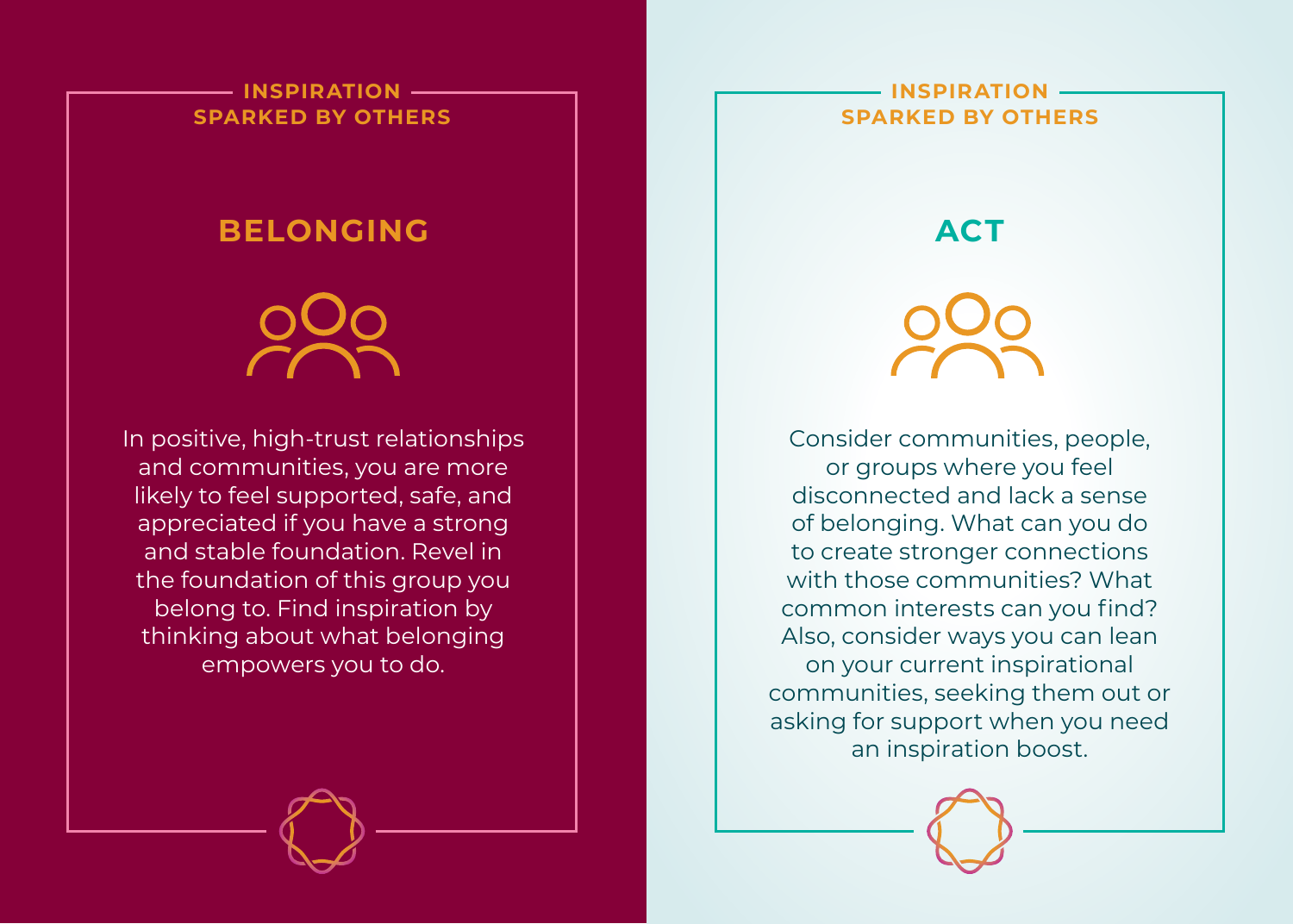# **GETTING A LIFT**

You may notice that there are people in your life who support you; cheer your efforts; and give you a positive lift through encouragement, humor, or motivation.

#### **INSPIRATION SPARKED BY OTHERS**



Who gives you an emotional lift? What specifically do they do or say that boosts your feelings of possibility and invincibility?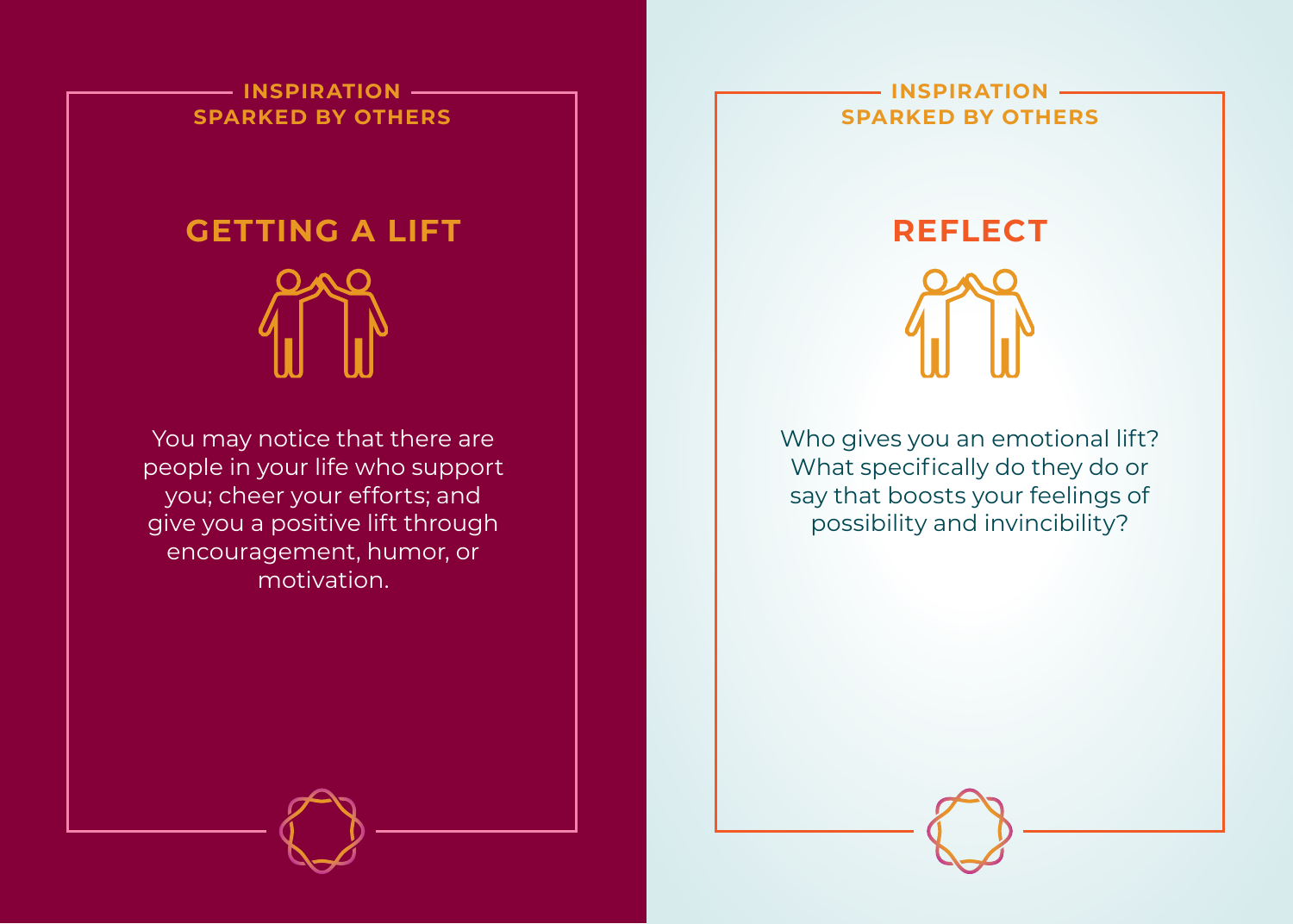# **GETTING A LIFT**

You may notice that there are people in your life who support you; cheer your efforts; and give you a positive lift through encouragement, humor, or motivation.

#### **INSPIRATION SPARKED BY OTHERS**



Look at next week. Build in opportunities to be around people who give you a lift. Who can you give back to and lift up? What's an inspiring message or act of kindness that could create a positive spiral for both of you?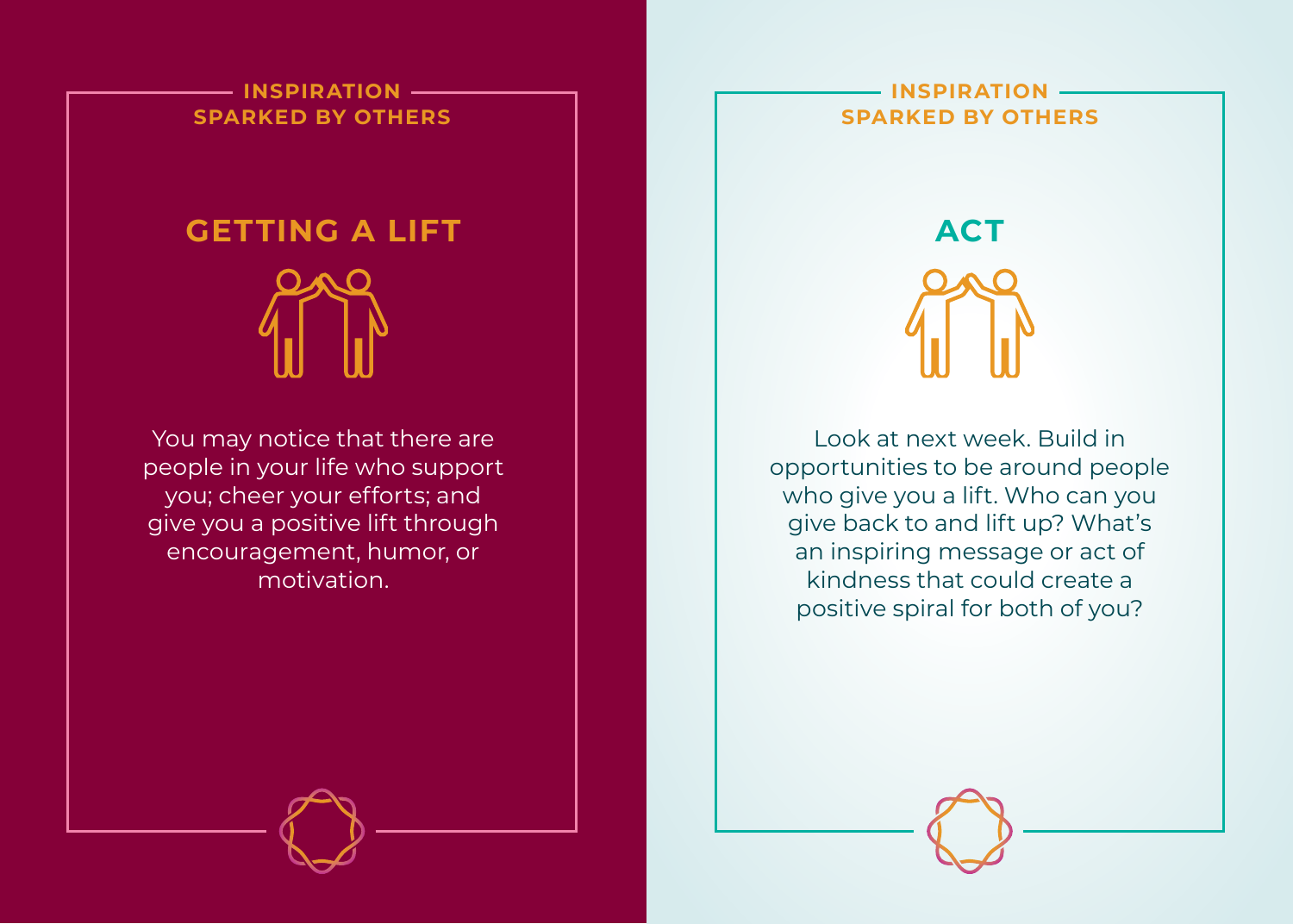## **SHARED MISSION**

Sharing a mission with groups you work closely with will ignite feelings of inspiration as you strive to accomplish your shared goal(s) together.

#### **INSPIRATION SPARKED BY OTHERS**



**REFLECT**

Think of a group you interact or work with regularly. What is your shared mission? If you don't have one, what common values or themes drive you as a group?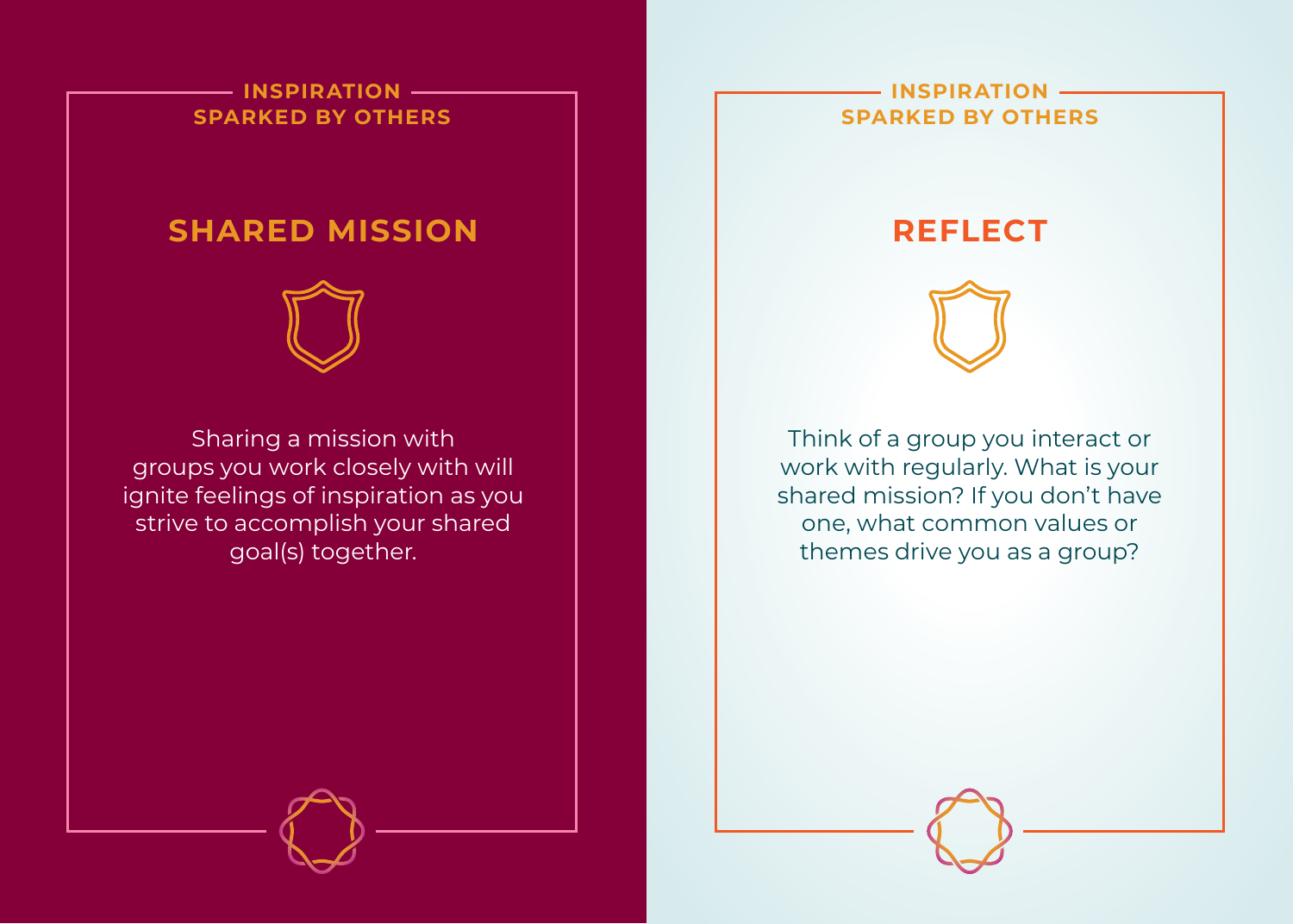## **SHARED MISSION**

Sharing a mission with groups you work closely with will ignite feelings of inspiration as you strive to accomplish your shared goal(s) together.

### **INSPIRATION SPARKED BY OTHERS**

**ACT**



If you are part of a group without a clear shared mission, what actions can you take with the group to align on one? If you are a part of a group with a strong shared mission, how can you express and reinforce it regularly?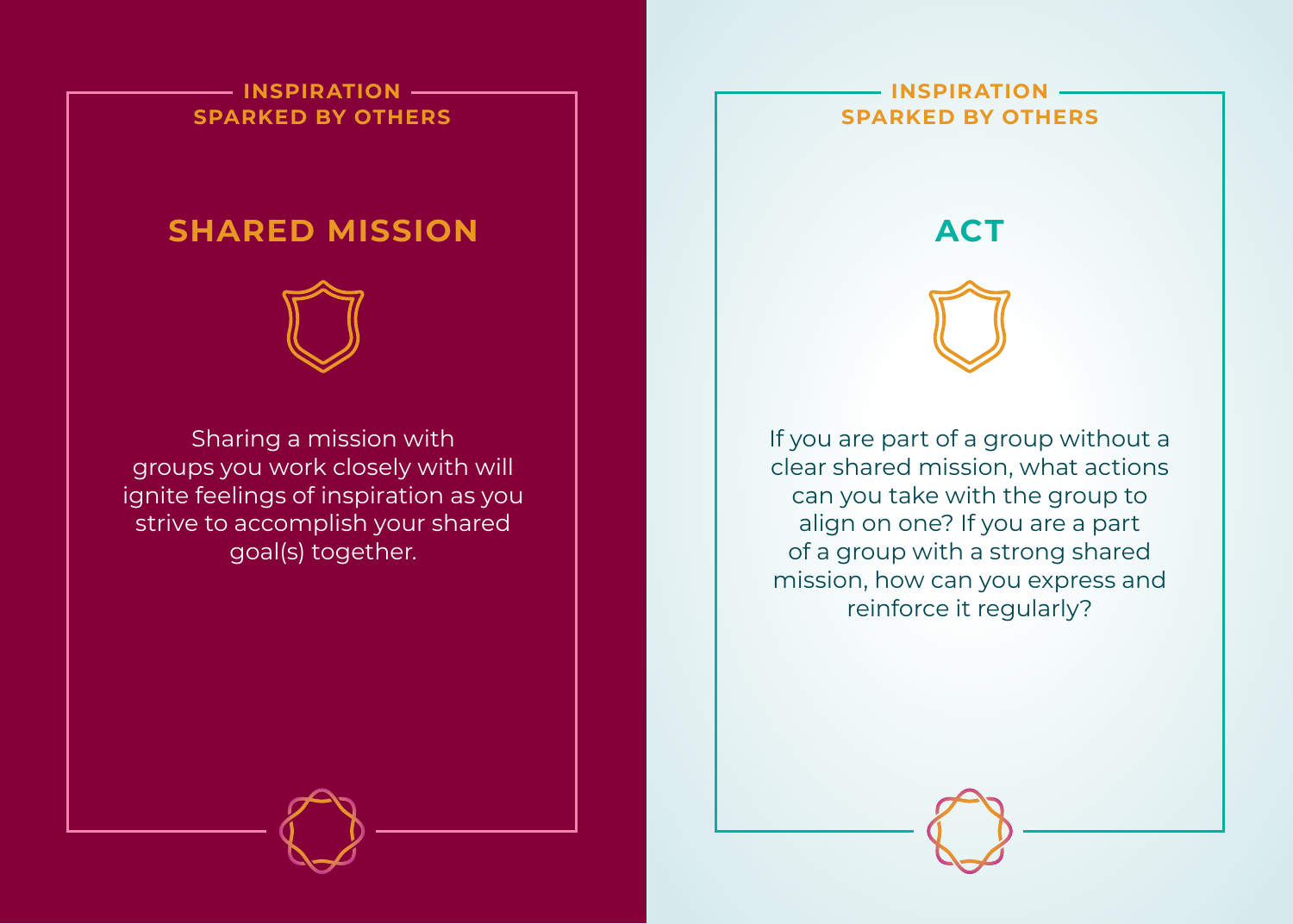## **MENTORS AND HEROES**

Heroes are people you admire based on personal character, qualities, or accomplishments. Mentors share these admirable qualities while actively engaging in ongoing support of your goals. Ongoing communication with mentors, and keeping heroes in mind, can remind you of what's possible and help you feel invincible and spark your inspiration.

#### **INSPIRATION SPARKED BY OTHERS**





Who are your top mentors and/or heroes who inspire you the most? What qualities do you admire most about them? What do they do or say that activates inspiration in you?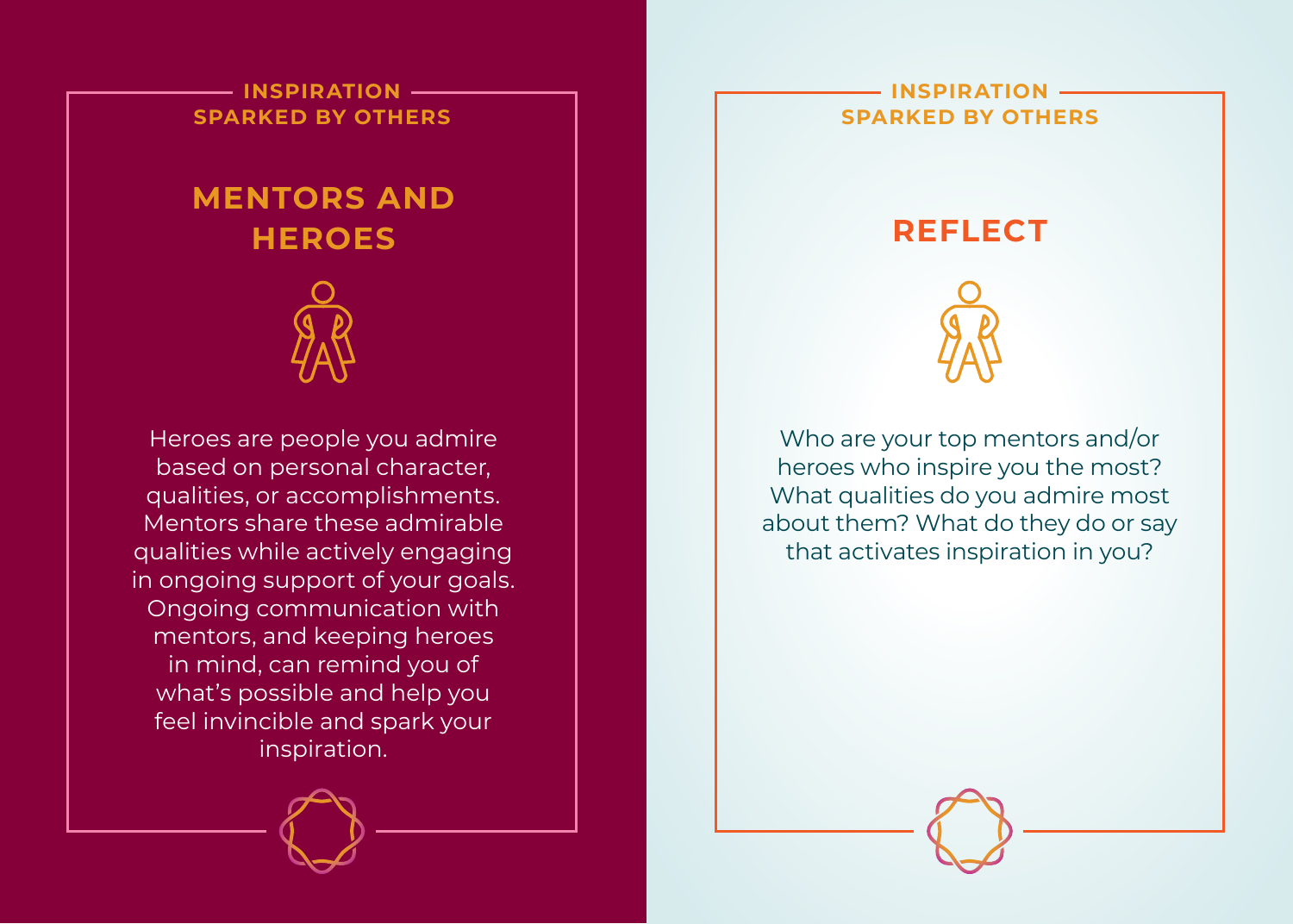## **MENTORS AND HEROES**

Heroes are people you admire based on personal character, qualities, or accomplishments. Mentors share these admirable qualities while actively engaging in ongoing support of your goals. Ongoing communication with mentors, and keeping heroes in mind, can remind you of what's possible and help you feel invincible and spark your inspiration.

#### **INSPIRATION SPARKED BY OTHERS**

**ACT**



Consider scheduling regular sessions with your mentors. During these meetings, build in opportunities to share your deeply held values, personal and professional goals, and aspirations. Share your gratitude for the ways the mentor inspires you.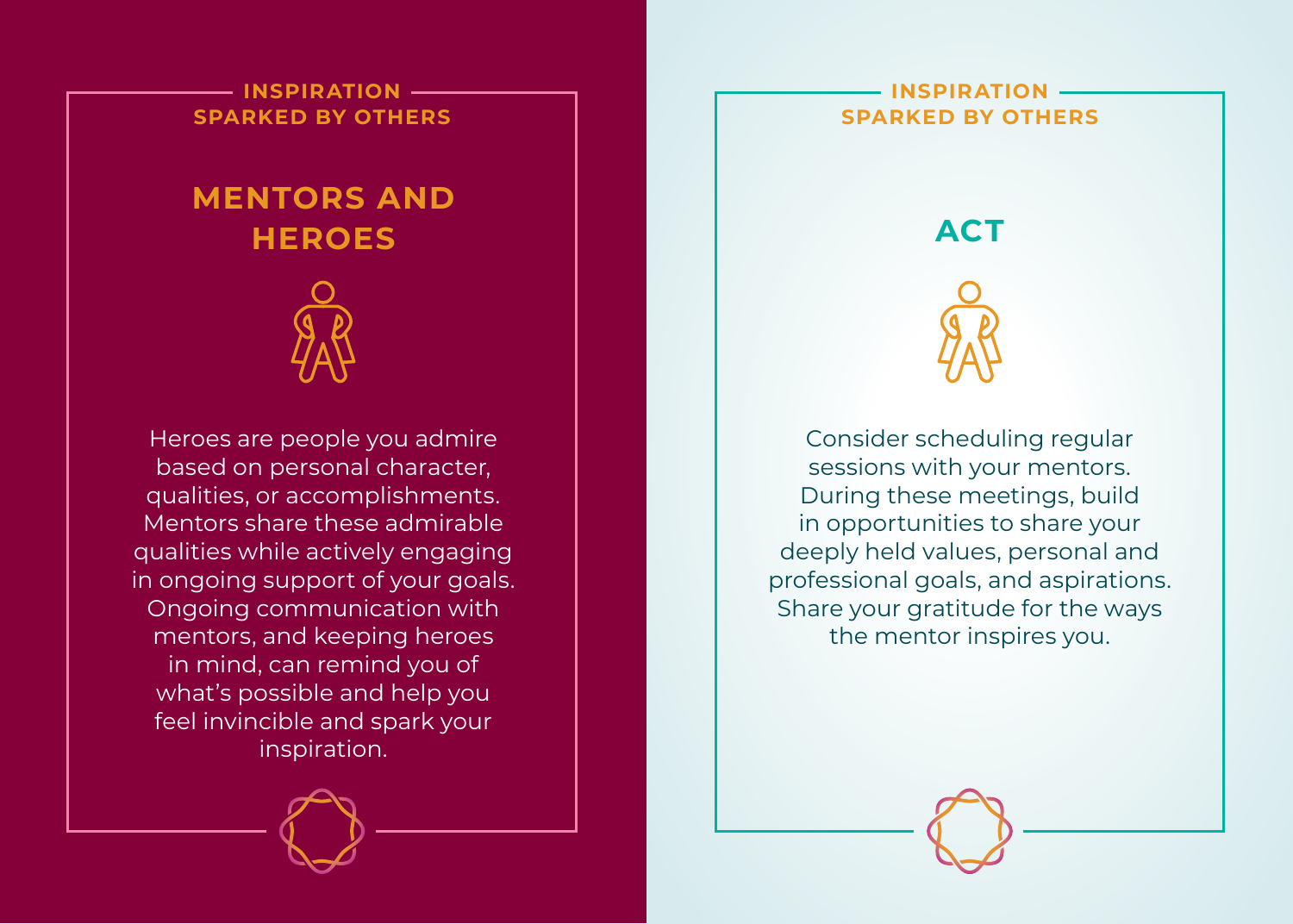## **SERVING OTHERS**



Human beings have an innate drive to support one another. The opportunity to help someone by using your unique strengths and expertise is an engine of inspiration. This can be acts of kindness, expressing gratitude, or offering support.

#### **INSPIRATION SPARKED BY OTHERS**

## **REFLECT**



In what ways can you uniquely make a difference in the lives of others based on your strengths, talents, interests, and skill sets?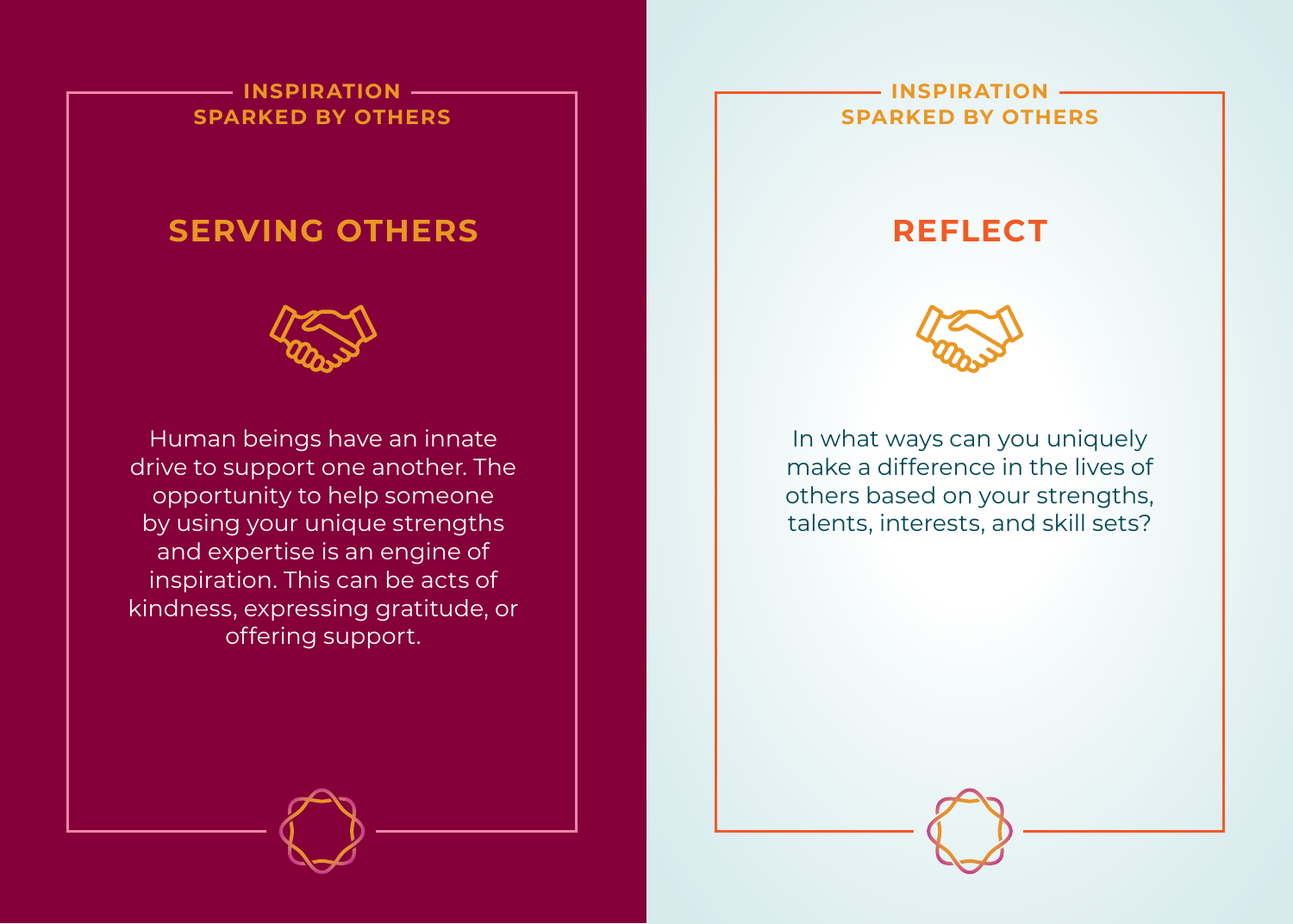## **SERVING OTHERS**



Human beings have an innate drive to support one another. The opportunity to help someone by using your unique strengths and expertise is an engine of inspiration. This can be acts of kindness, expressing gratitude, or offering support.

#### **INSPIRATION SPARKED BY OTHERS**

**ACT**



How do you currently use your strengths, talents, interests, and skill sets to help others? If this is an area of opportunity for you, how do you want to serve others more broadly? And how can you bring this spirit of serving others into your work now?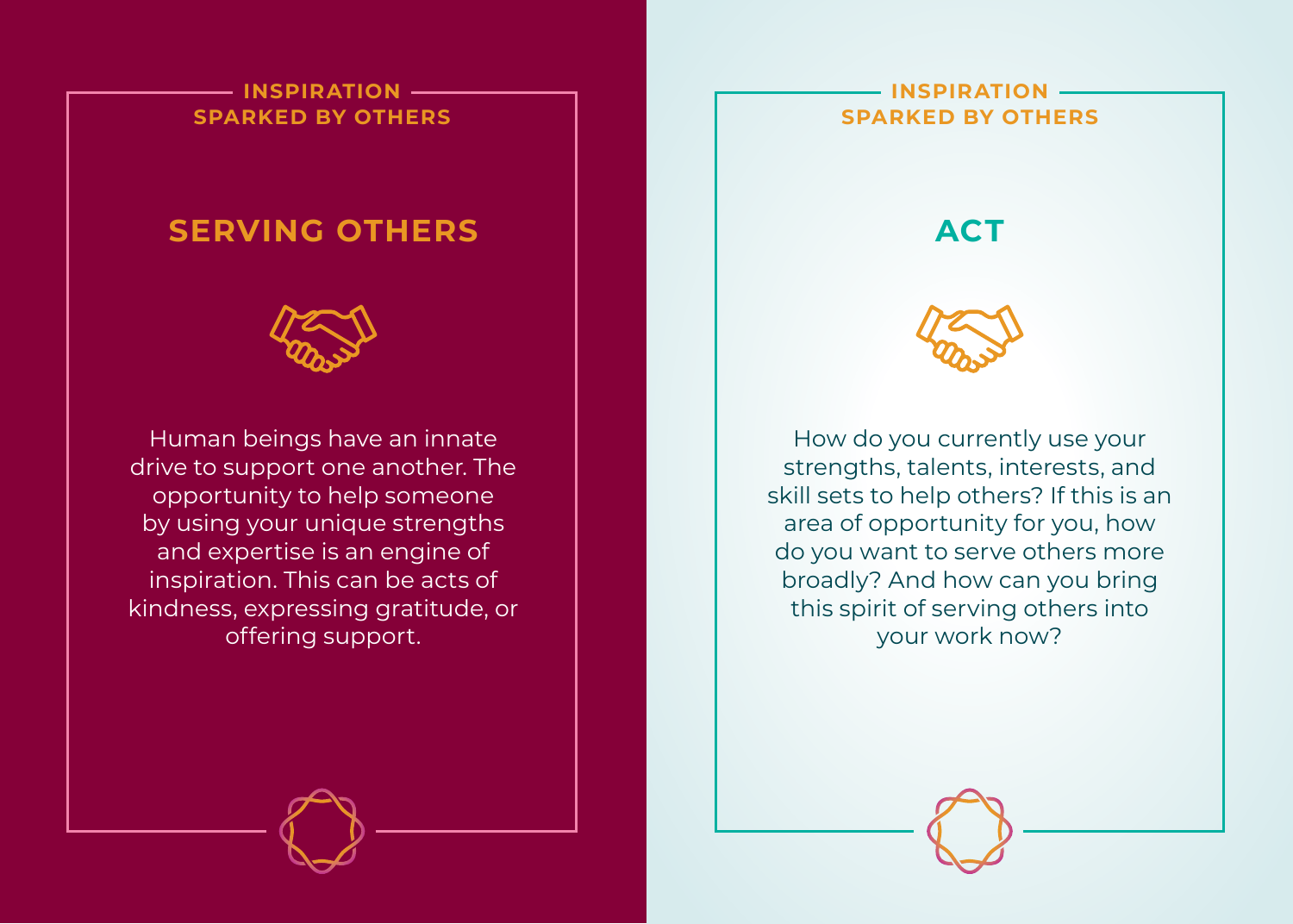## **VULNERABILITY**



Although it may seem counterintuitive, being vulnerable - open with others about your feelings and admitting you need help - can lead to inspiration. Admitting you're struggling or that you've encountered a problem you can't solve on your own opens the door to support and can generate ways you might take inspired action in the future.

#### **INSPIRATION SPARKED BY OTHERS**





 Consider an area where you are feeling stuck, frustrated, even down. Who might you trust enough to share information with about this situation? Who can help you?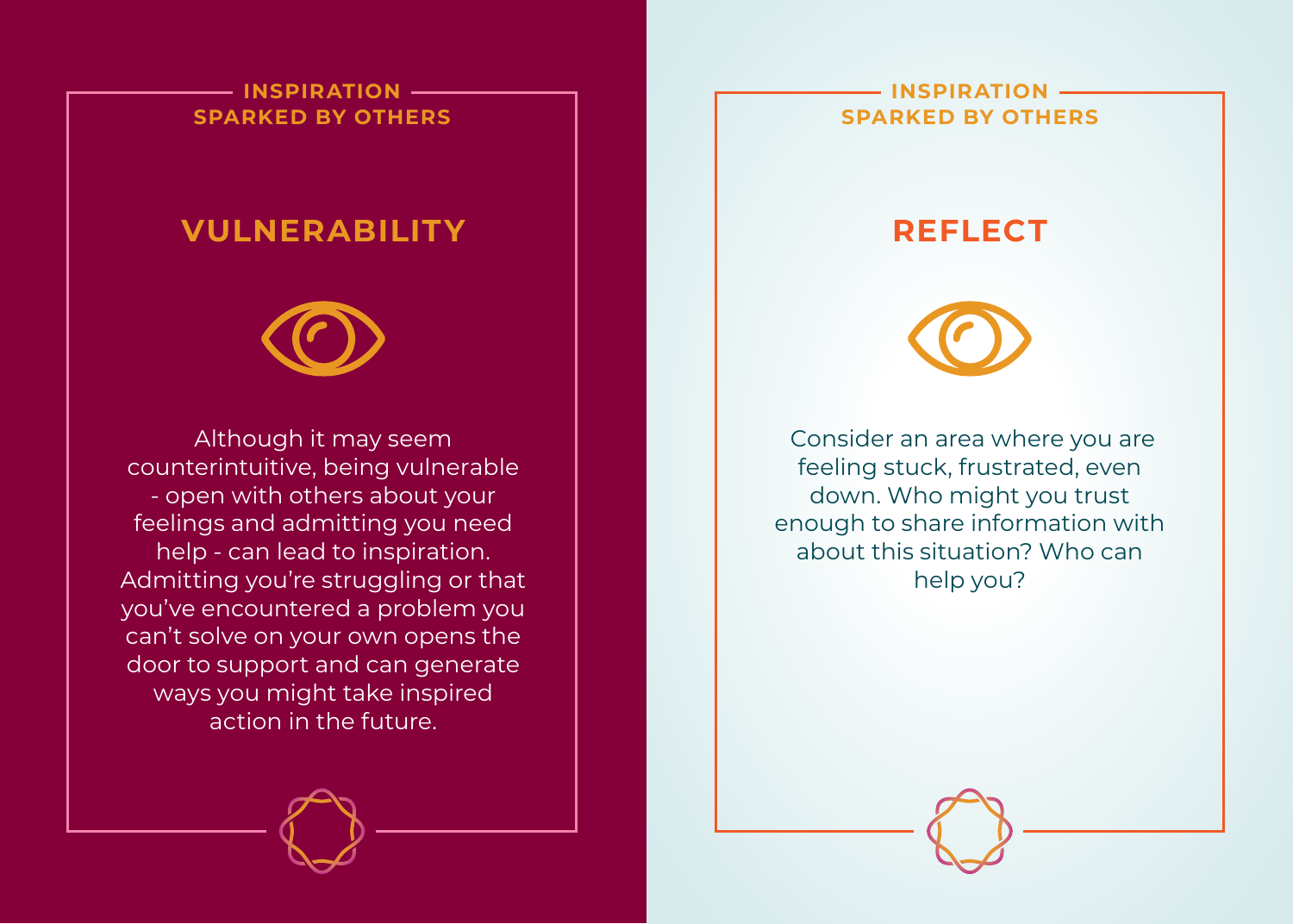## **VULNERABILITY**



Although it may seem counterintuitive, being vulnerable - open with others about your feelings and admitting you need help - can lead to inspiration. Admitting you're struggling or that you've encountered a problem you can't solve on your own opens the door to support and can generate ways you might take inspired action in the future.

#### **INSPIRATION SPARKED BY OTHERS**

**ACT**



Use your emotions as a guide. When you are struggling, rather than isolating yourself or going it alone, reach out to someone you trust. Share your concerns and ask for help. Notice how you feel as you share and receive support.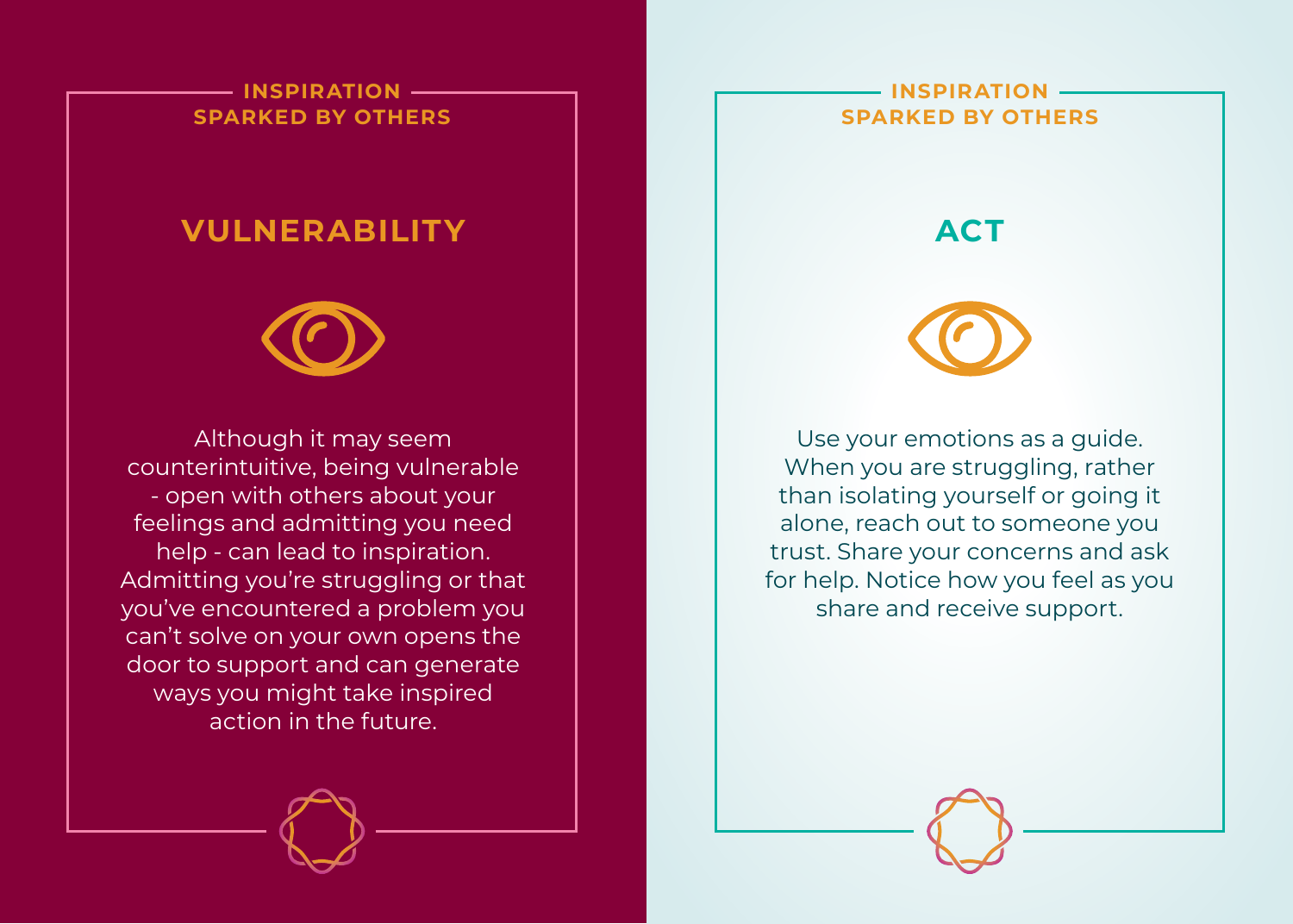## **ENVIRONMENTS THAT MOVE US**



Your environment - which includes the physical setting around you as well as the sounds, smells, colors, energy, mood - has a big impact on how you feel. Environments that move us emotionally can be incredibly inspiring.

#### **INSPIRATION SPARKED BY SITUATIONS**





What types of environments inspire you? Consider places, colors, smells, textures, images everything about the place. Look at your work environment's qualities as well as places outside of work. What themes do you notice?



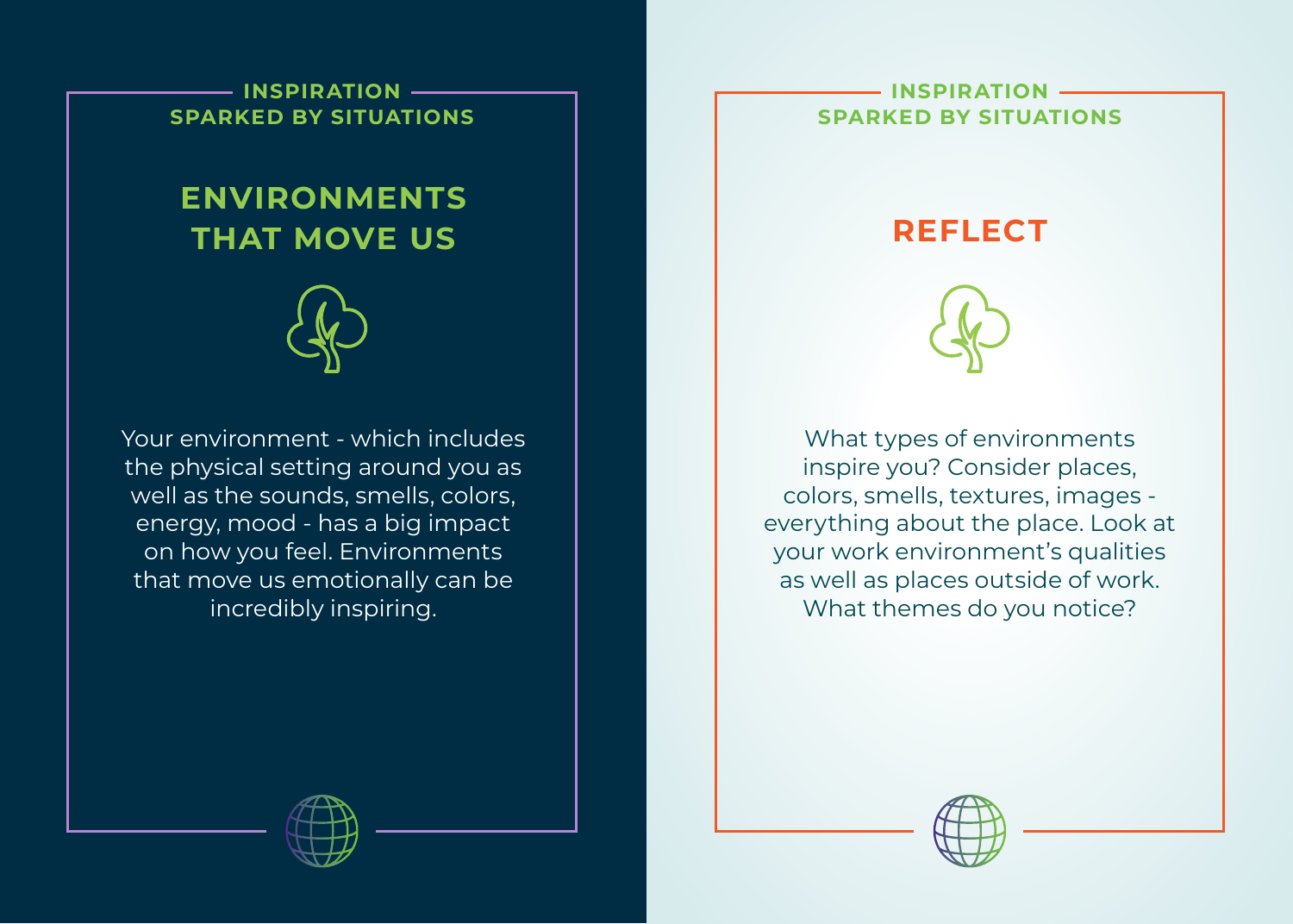## **ENVIRONMENTS THAT MOVE US**



Your environment - which includes the physical setting around you as well as the sounds, smells, colors, energy, mood - has a big impact on how you feel. Environments that move us emotionally can be incredibly inspiring.

#### **INSPIRATION SPARKED BY SITUATIONS**

**ACT**



How can you change your current environment or find new places that inspire you more? Try a new driving route, or walking path, or swap offices with someone for the day.



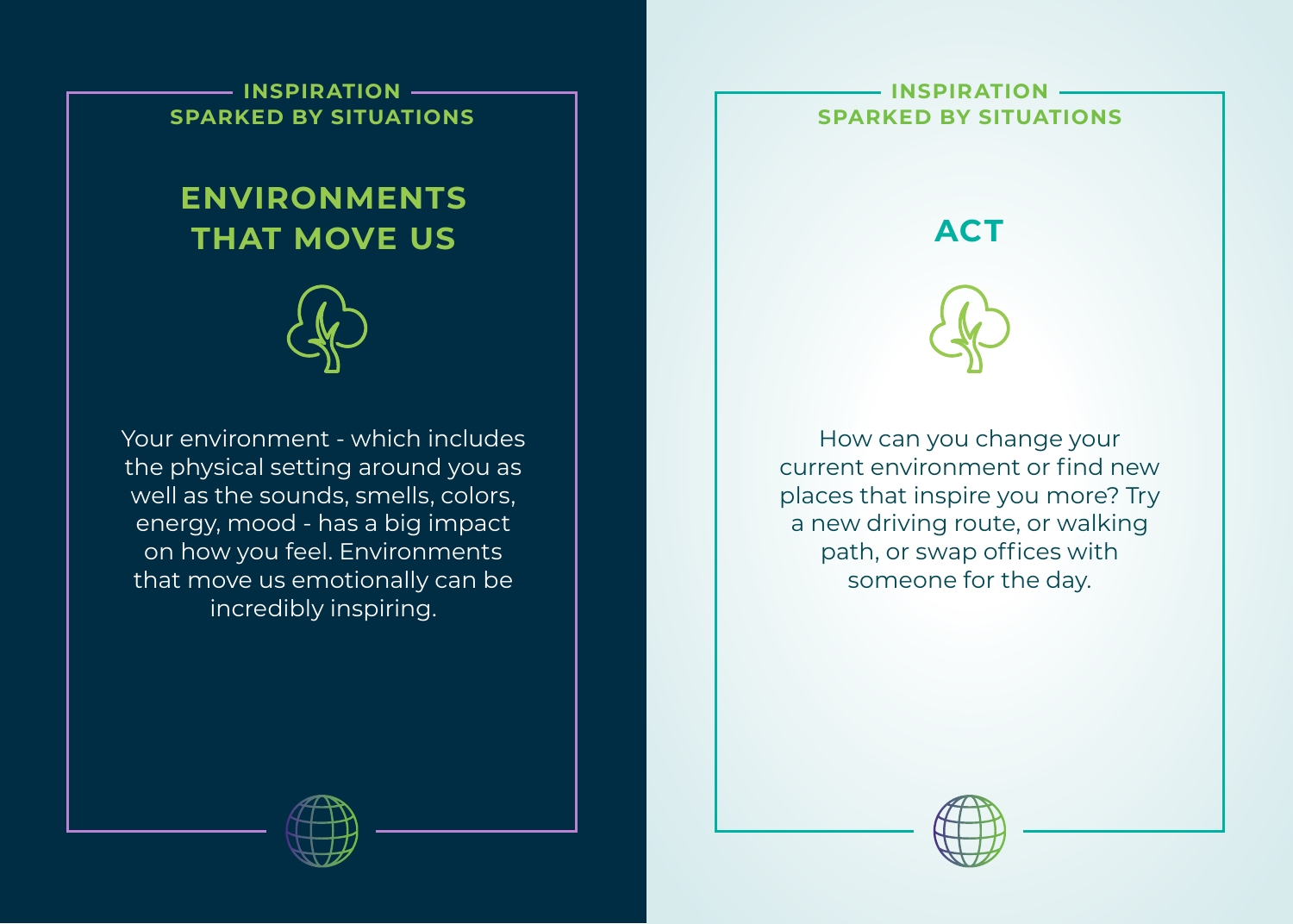## **WITNESSING EXCELLENCE**



When you witness excellence in others, especially in an area that is important to you, you feel inspired. Seeing excellence in others helps you visualize more possibilities for yourself and feel the confidence to achieve it.

#### **INSPIRATION SPARKED BY SITUATIONS**





Who inspires you with excellence in their life, work, art, or other areas? What events or acts that showcase excellence move you?



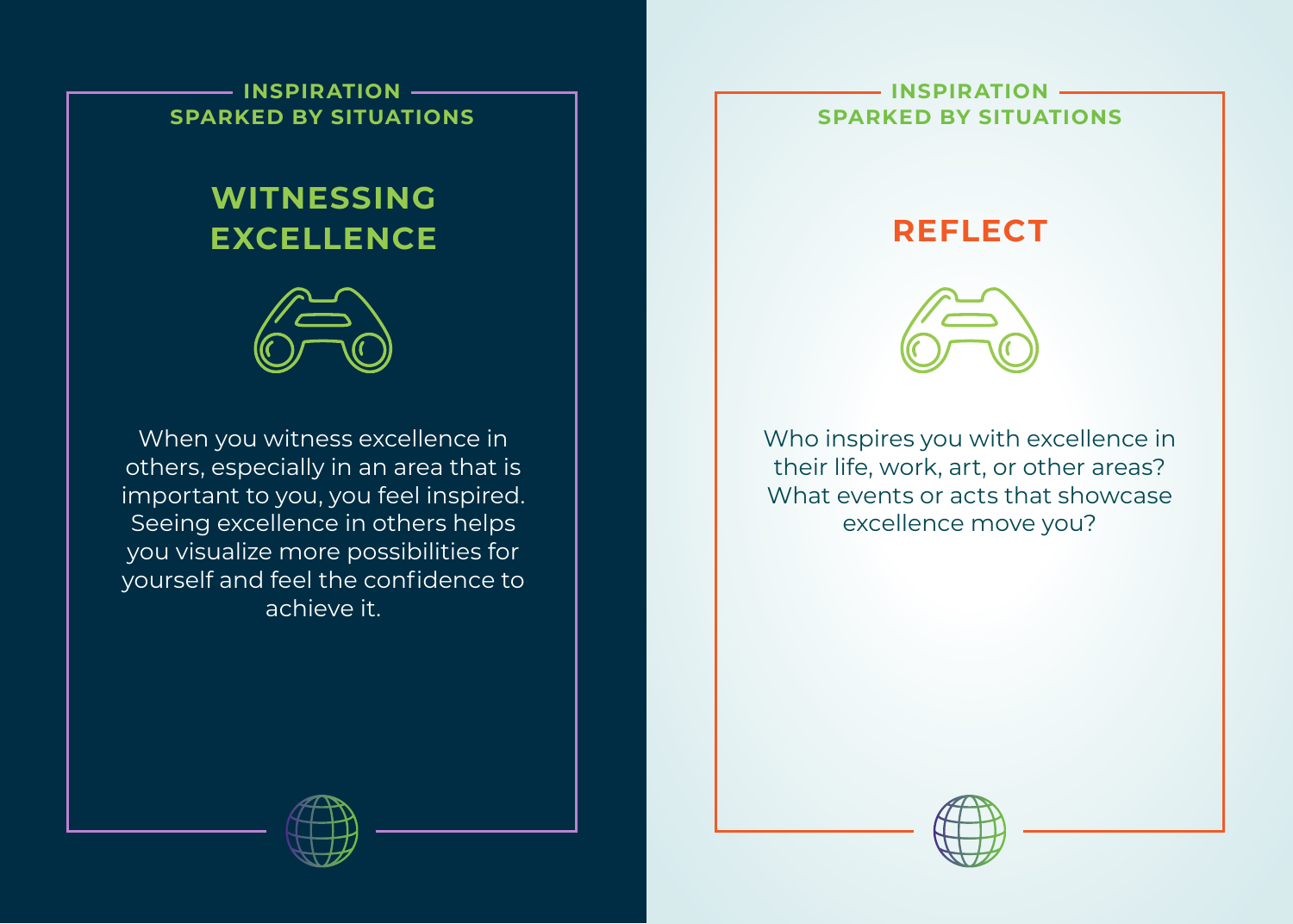## **WITNESSING EXCELLENCE**



When you witness excellence in others, especially in an area that is important to you, you feel inspired. Seeing excellence in others helps you visualize more possibilities for yourself and feel the confidence to achieve it.

#### **INSPIRATION SPARKED BY SITUATIONS**

**ACT**



Look for examples of excellence in areas where you want more inspiration. Find a thought leader to observe or a TED Talk on the topics. Perhaps there is someone you admire in your organization you could ask to shadow to learn more.



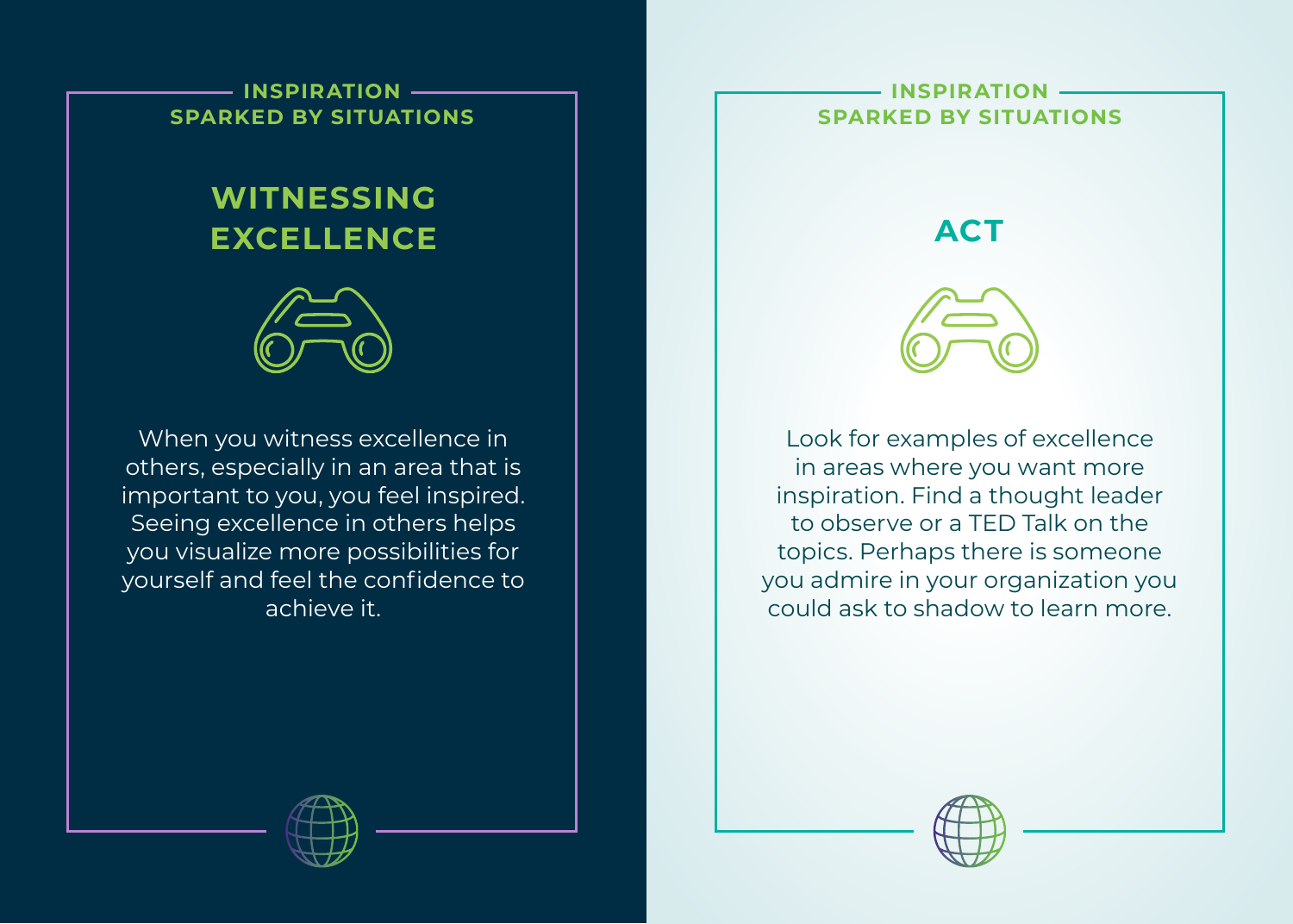## **SHARED GROUP EXPERIENCES**



Emotions, including inspiration, are contagious. That's why shared group experiences and inspiring events provide opportunities for collective inspiration to occur.

#### **INSPIRATION SPARKED BY SITUATIONS**





Think about shared group experiences in the past - concerts, movies, marches, weddings - that have moved you. What was so important to you about these group activities? Why or how did they inspire you?



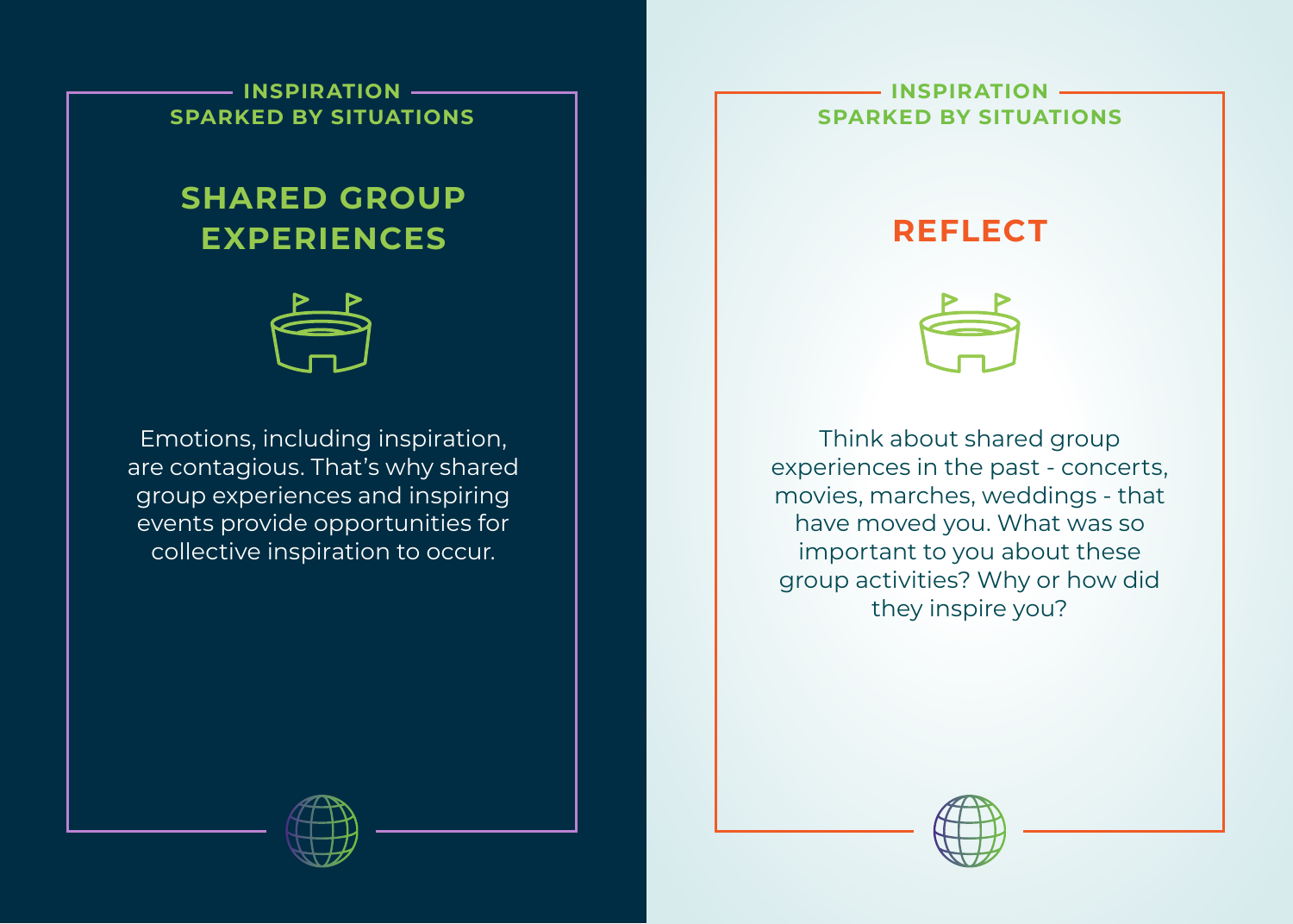## **SHARED GROUP EXPERIENCES**



Emotions, including inspiration, are contagious. That's why shared group experiences and inspiring events provide opportunities for collective inspiration to occur.

#### **INSPIRATION SPARKED BY SITUATIONS**





Organize a shared experience (physical activity, learning something new, watching a performance) that can inspire a whole group.



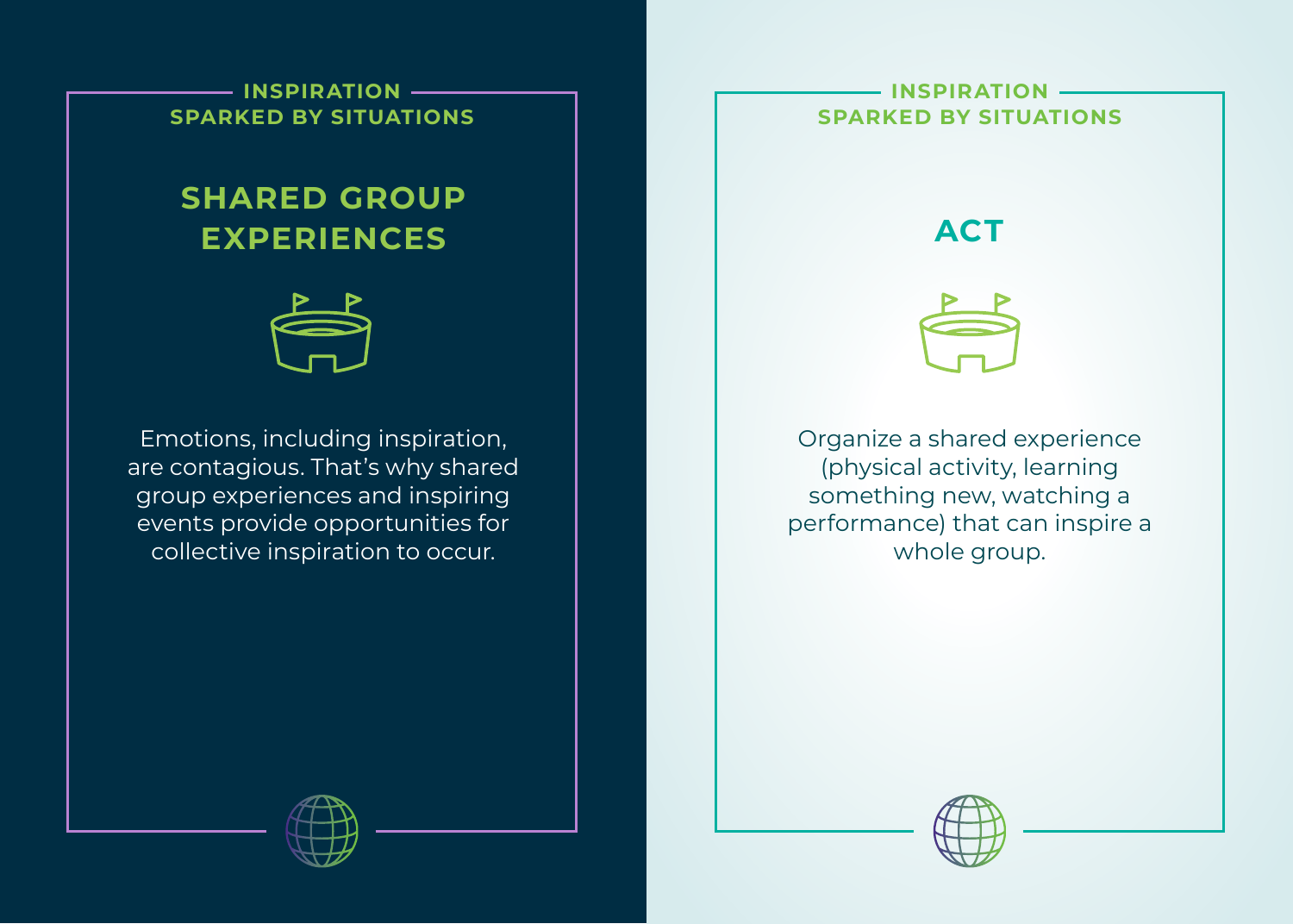## **OVERCOMING RESTRAINTS**

Obstacles, constraints, even someone saying "no, you can't do that," can inspire you to rise above and overcome. Whether or not a challenge keeps you down or inspires you to achieve more depends on your mindset toward it.

#### **INSPIRATION SPARKED BY SITUATIONS**

## **REFLECT**



What types of barriers or obstacles currently stand in your way, keeping you from something you want? In what ways can you surmount those challenges?



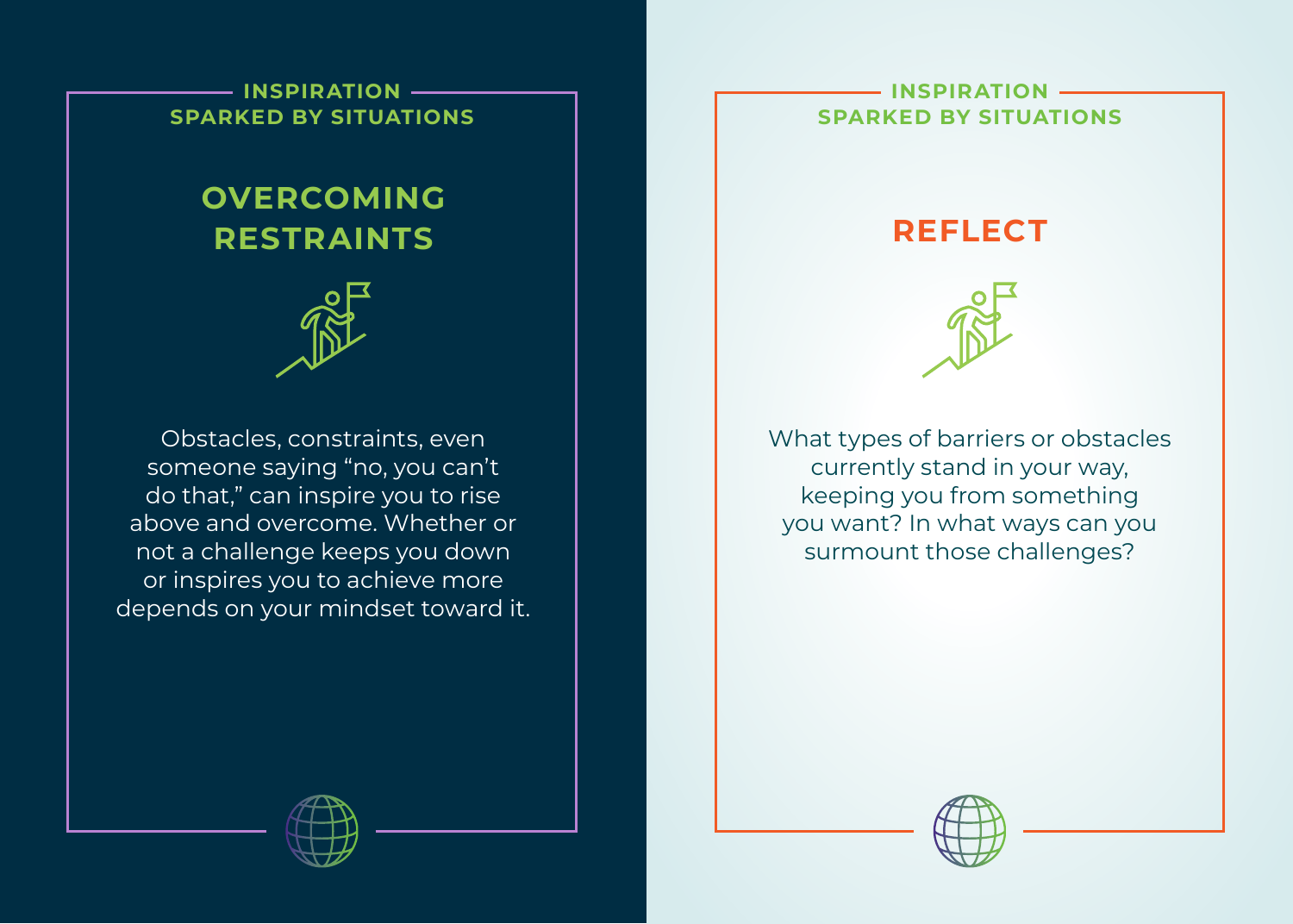## **OVERCOMING RESTRAINTS**

Obstacles, constraints, even someone saying "no, you can't do that," can inspire you to rise above and overcome. Whether or not a challenge keeps you down or inspires you to achieve more depends on your mindset toward it.

#### **INSPIRATION SPARKED BY SITUATIONS**

**ACT**



Think about an obstacle as something pushing you to learn and grow more. What type of mindset will propel you to overcome it? Try out different ideas until one fully empowers you.



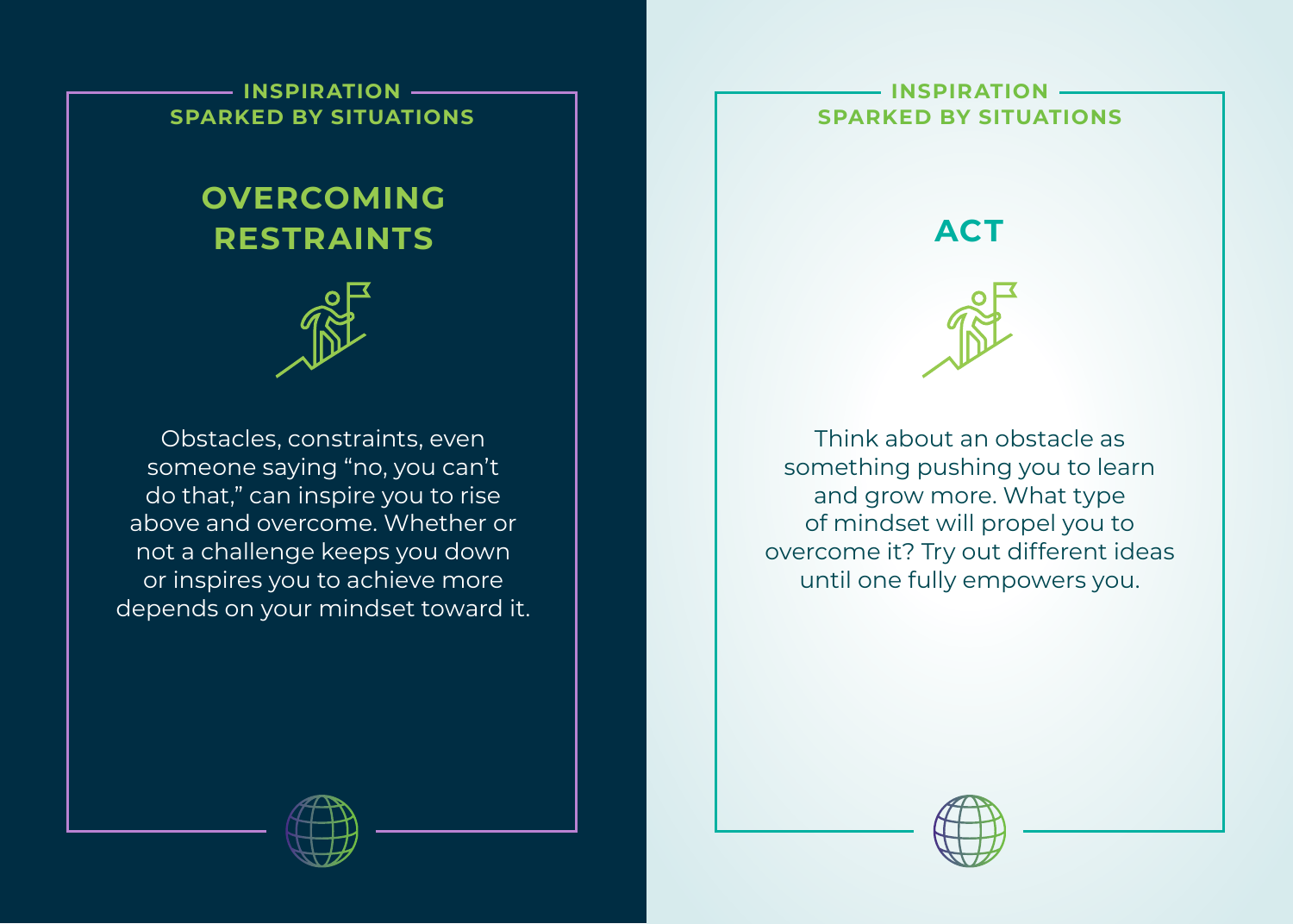## **MAKING A DIFFERENCE**

There are times when situations seem to literally call out for what you uniquely bring to the table. When people see situations where they can use their distinct passions or qualifications to have a positive impact, they feel inspired to take action.

#### **INSPIRATION SPARKED BY SITUATIONS**





In what situations are you needed the most? How can you act to make a difference in these situations?



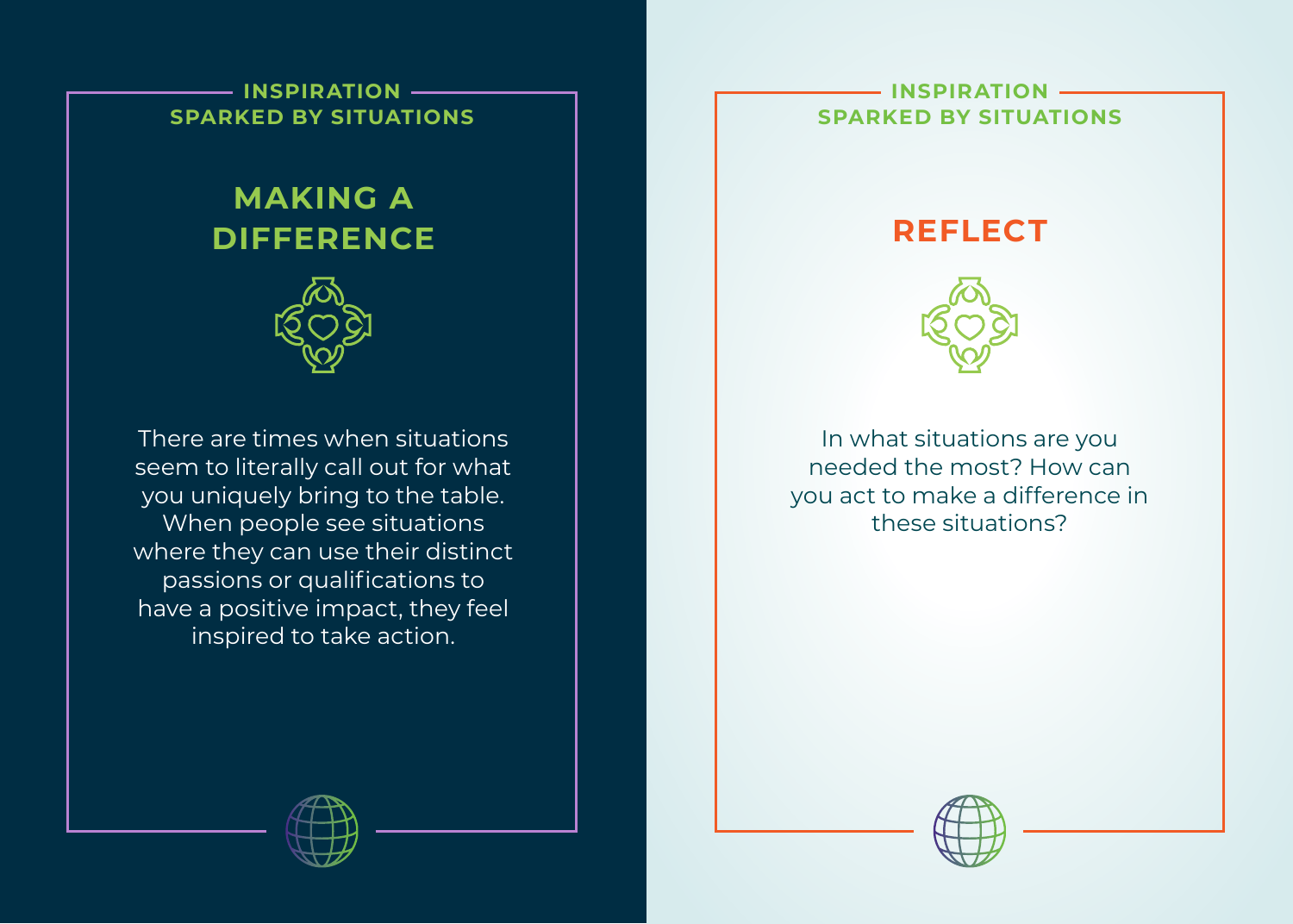## **MAKING A DIFFERENCE**

There are times when situations seem to literally call out for what you uniquely bring to the table. When people see situations where they can use their distinct passions or qualifications to have a positive impact, they feel inspired to take action.

#### **INSPIRATION SPARKED BY SITUATIONS**

**ACT**



Identify opportunities to have an impact that makes a difference. Volunteer, coordinate others, start a campaign. Whatever is meaningful to you is the right place to direct your efforts.



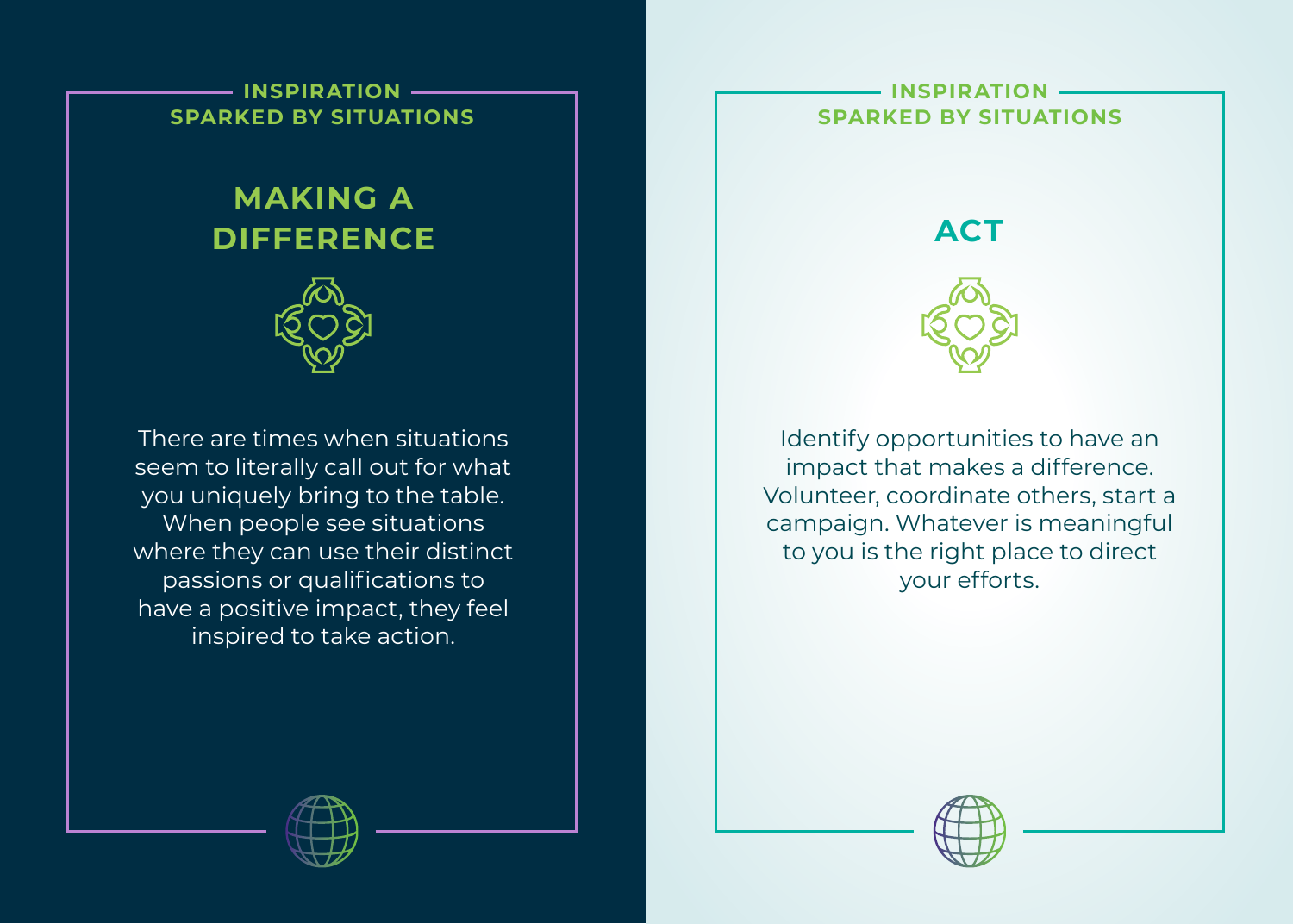## **GRIEF, LOSS, FAILURE**

For some, it may seem counterintuitive, even off-putting, to think of grief, loss, or failure as inspiring. Yet, when channeled properly and after you've had enough time to process your sadness, loss or failure can become a source of inspiration going forward. What good can come out of what was lost?

#### **INSPIRATION SPARKED BY SITUATIONS**



**REFLECT**

If you have experienced a recent failure or a significant loss, what can you learn from it? Imagine how this experience might make you stronger over time. What insights do you want to carry forward?



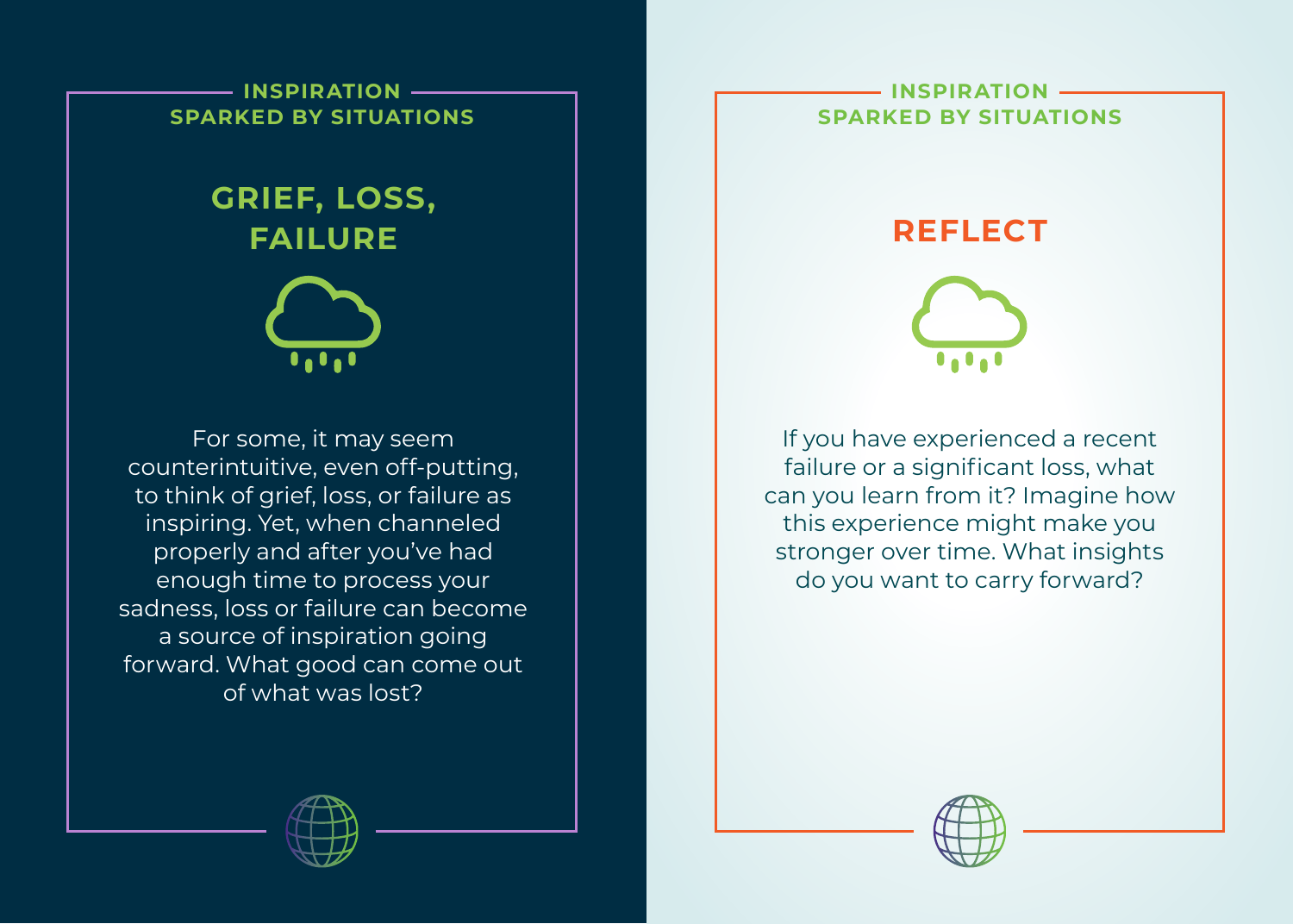## **GRIEF, LOSS, FAILURE**

For some, it may seem counterintuitive, even off-putting, to think of grief, loss, or failure as inspiring. Yet, when channeled properly and after you've had enough time to process your sadness, loss or failure can become a source of inspiration going forward. What good can come out of what was lost?

#### **INSPIRATION SPARKED BY SITUATIONS**

**ACT**

Challenge yourself to do something so far outside your comfort zone that you are almost guaranteed to fail. Give yourself permission to fail and notice what it's like after you do so. Do you feel small, or do you feel inspired to rise to the challenge, learn, and grow?



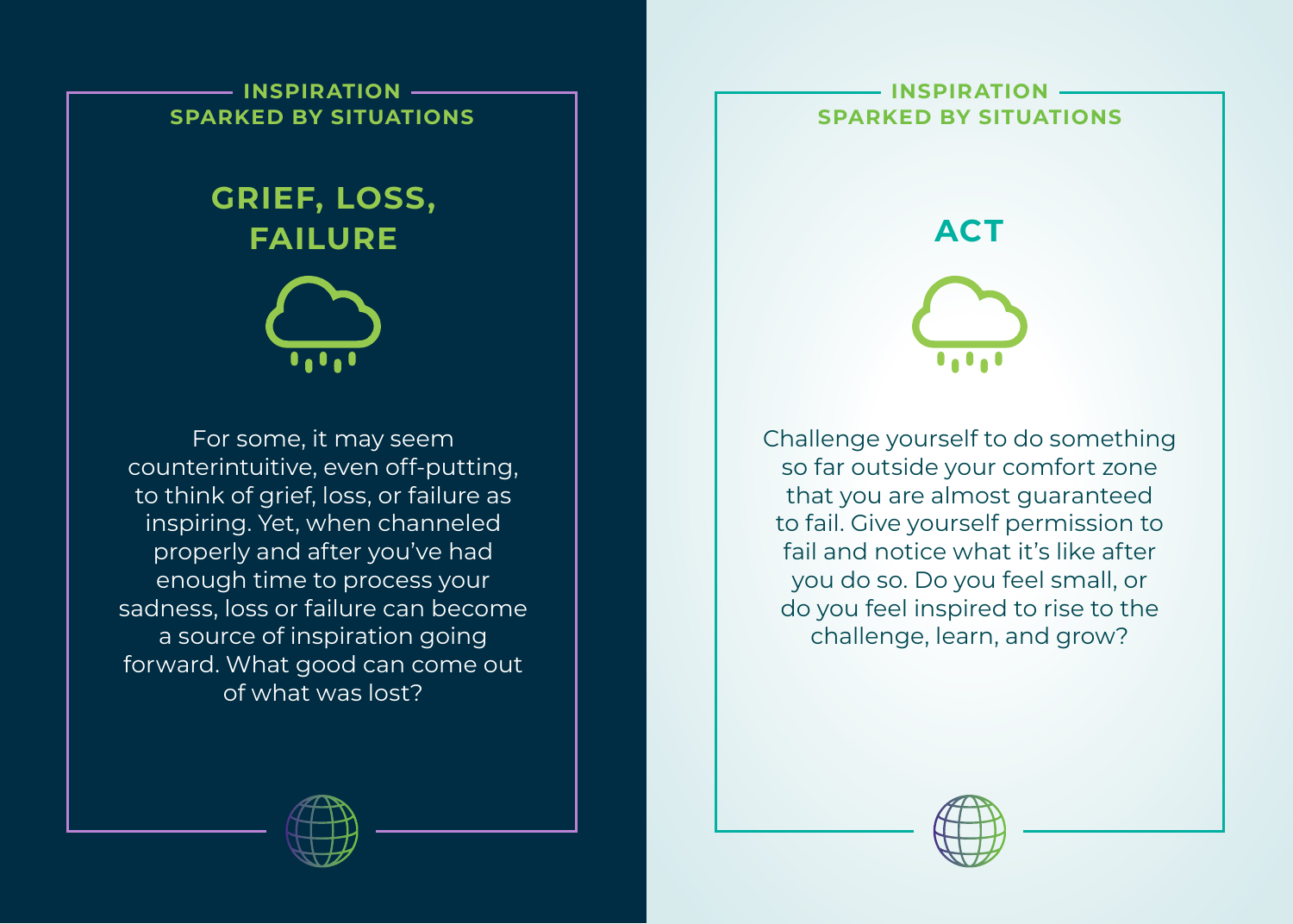## **SUSTAIN AND SCALE INSPIRATION PRACTICE**

A spark of inspiration is exciting, but power comes from making it last and having more people experience it.

Use these cards to sustain and scale inspiration for yourself, your team, and your organization.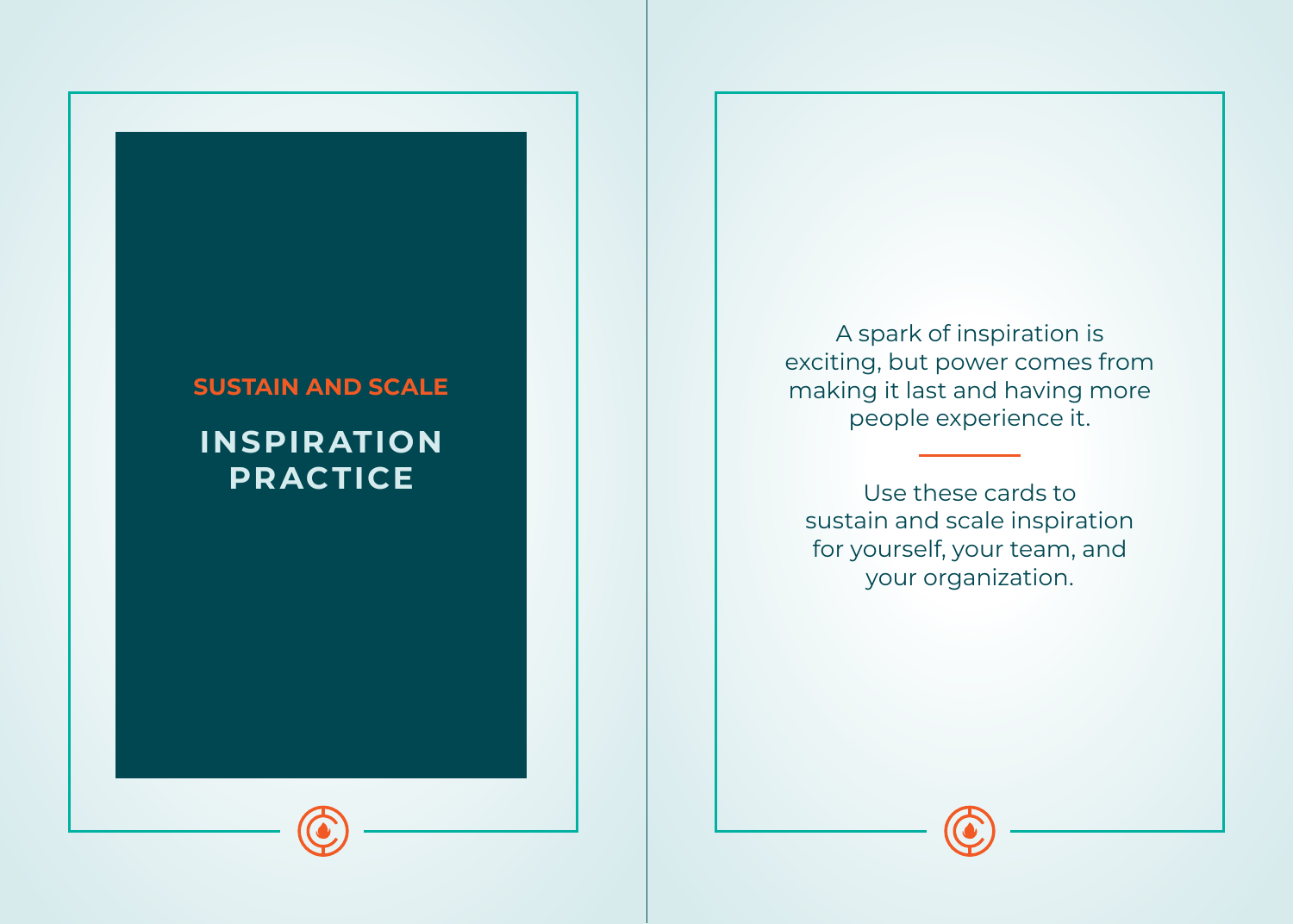

## **ACTIVATE AND COMBINE ENGINES INTO A NEW COCKTAIL**

Randomly pick 3 **spark** cards.

Make a plan to activate these **engines of inspiration** this week.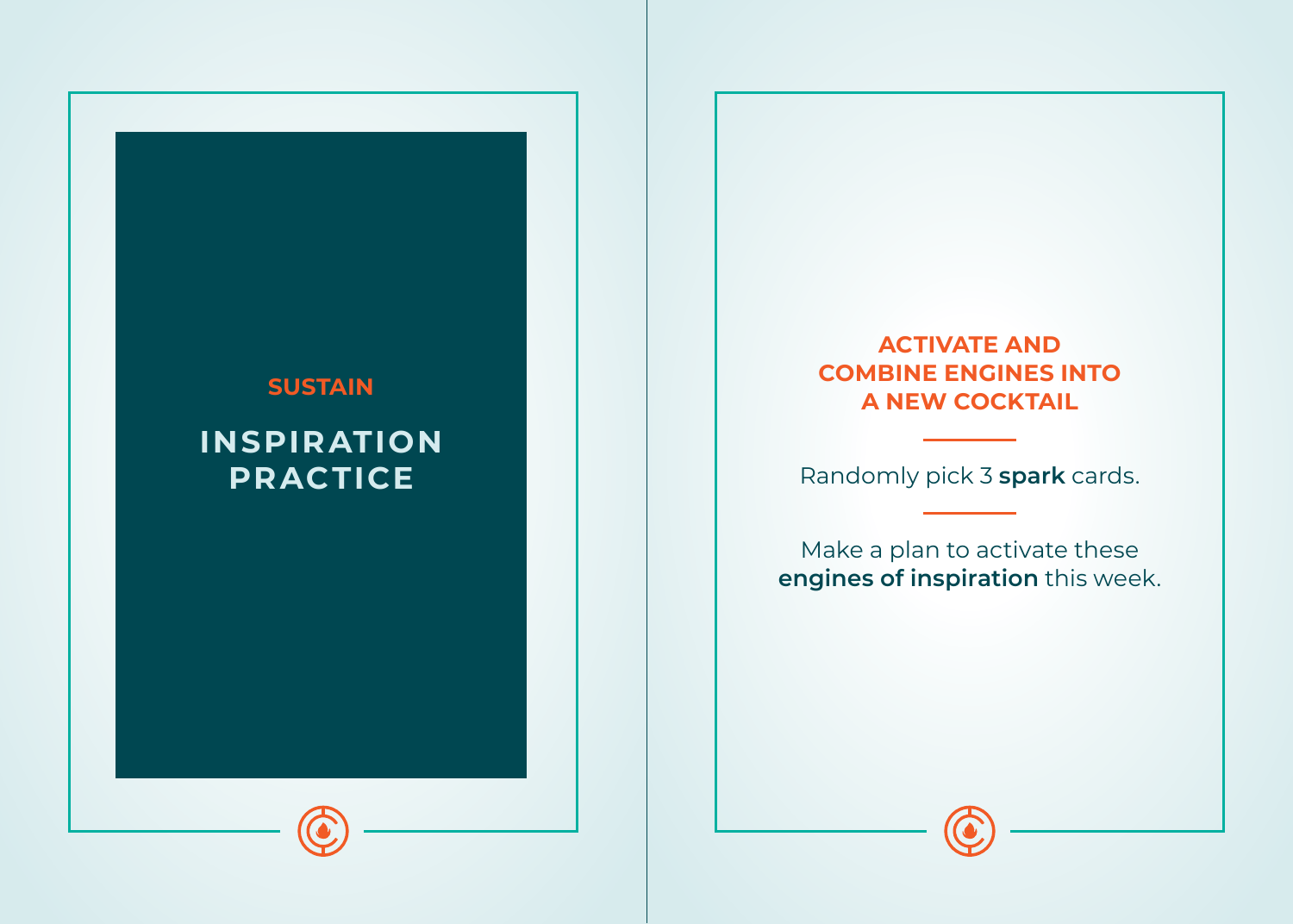## **SUSTAIN INSPIRATION PRACTICE**

## **DIRECTING INSPIRATION TO POSITIVE OUTCOMES**

Progress and results sustain inspiration

Where has inspiration led you to do great work, perform well, or make a difference?

Repeat this for someone else or redesign it to fit another situation.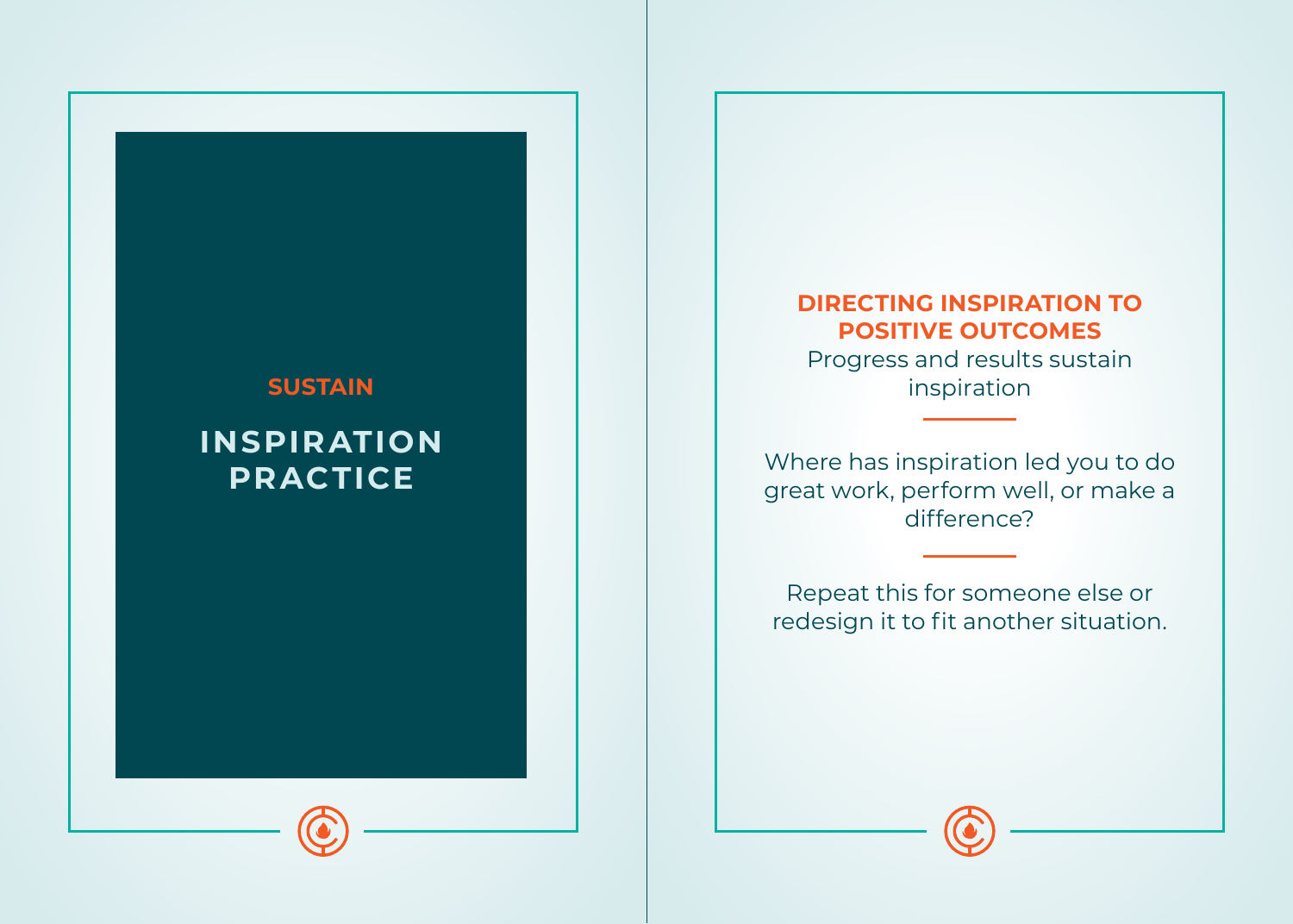## **SUSTAIN INSPIRATION PRACTICE**

## **SOCIAL SUPPORT AND ACCOUNTABILITY**

Who can you use as your accountability partner to help you hold onto inspiration?

> How will you meet with them regularly?

To whom can you provide accountability and support to help sustain their inspiration?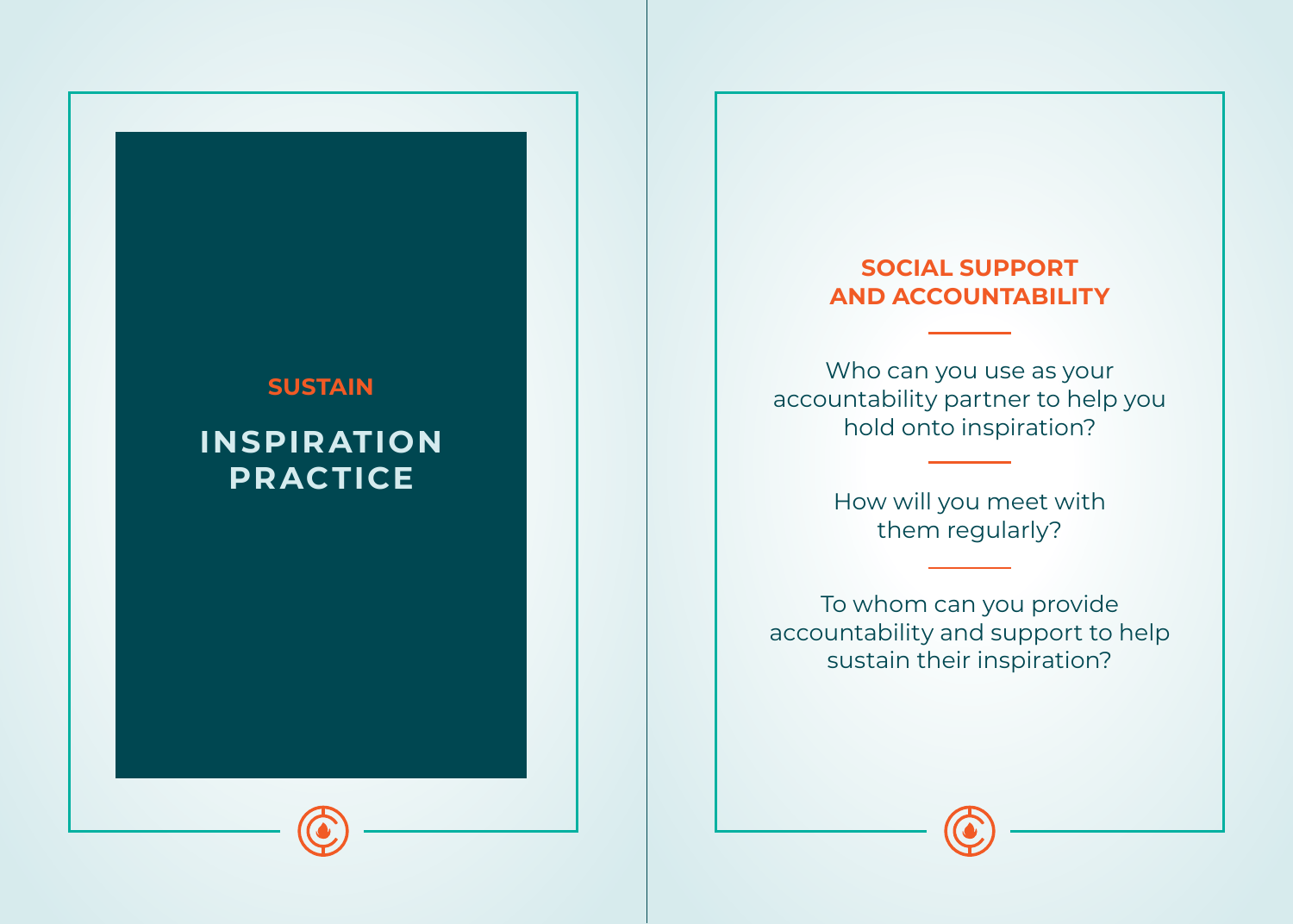## **SCALE TEAM INSPIRATION PRACTICE**

**SELECT CARDS AT RANDOM** One for each person on your team

Distribute them by resonance with team members. That is, hand them out to team members according to how excited they make them, or how the engines tap into what is special about each person (or few people).

Have each person share how they will activate this engine on the team.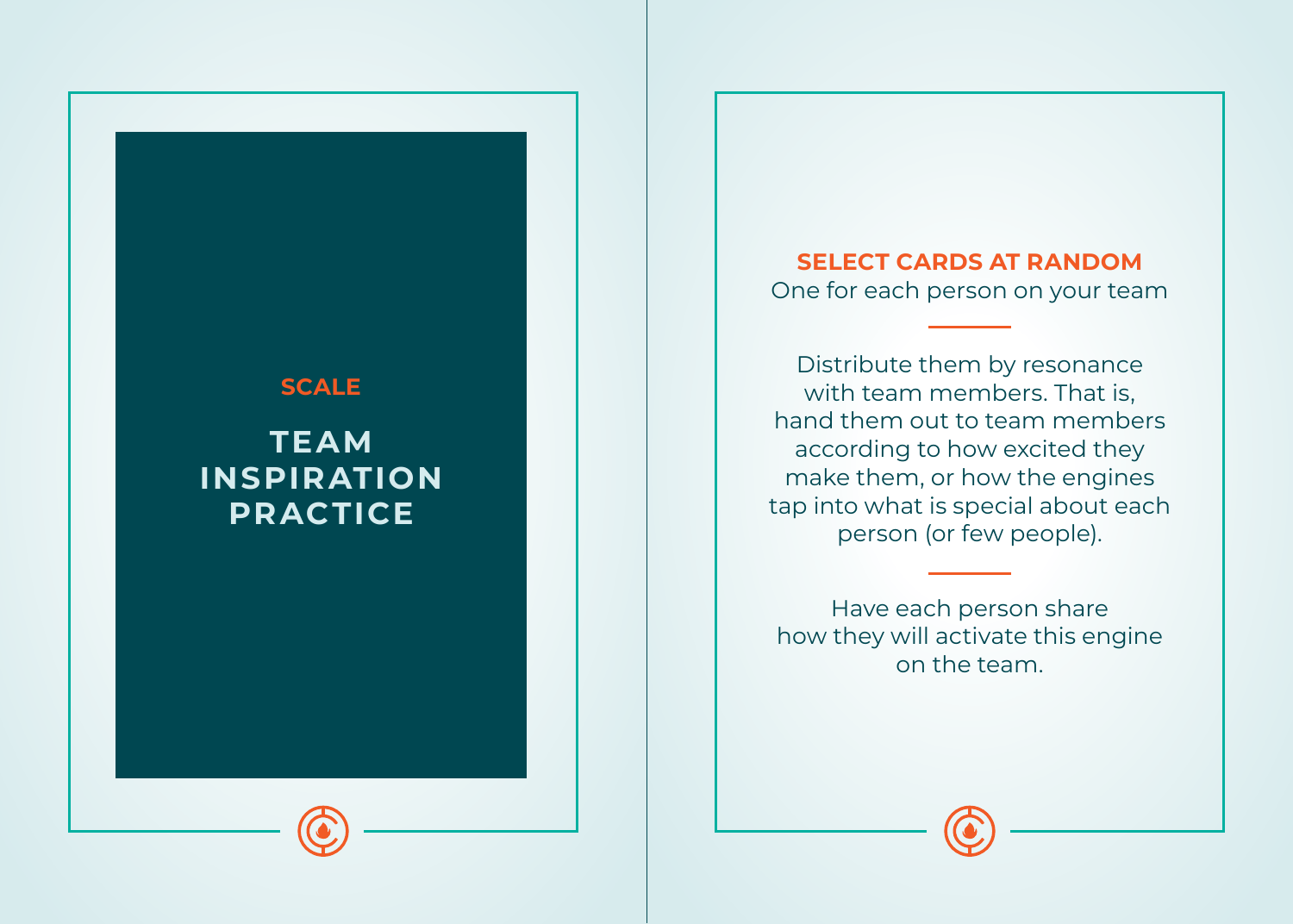## **SCALE TEAM INSPIRATION PRACTICE**

### **ASK YOURSELF:**

"As a team, which engine do we lean on the most? What's a new engine that will be critical for us in the next month and how will we activate it?"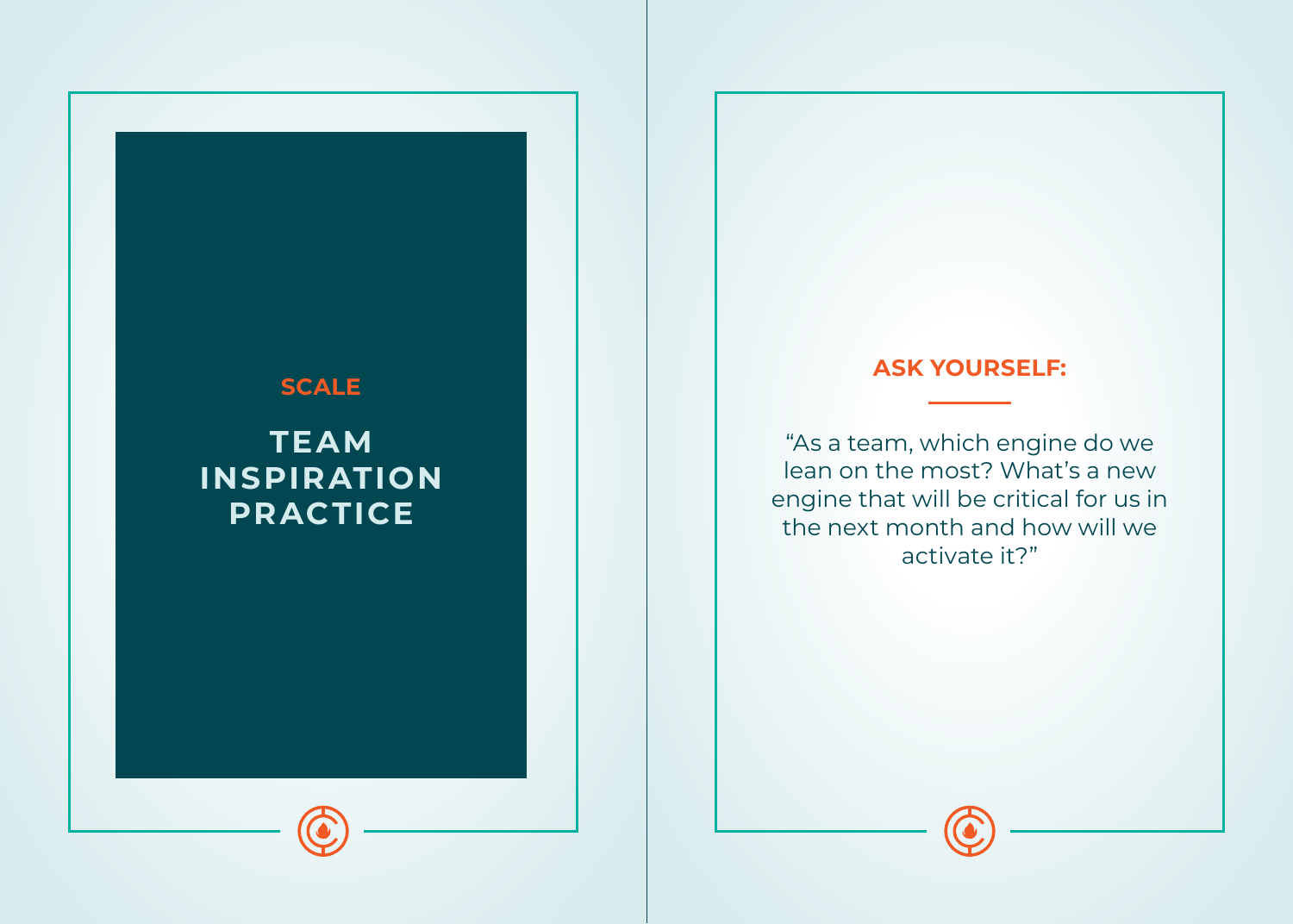## **SCALE TEAM INSPIRATION PRACTICE**

## **"AS A TEAM, WHAT ARE WE ALL ABOUT AND WHY DOES THIS MATTER TO US?"**

#### **WHAT ARE OUR:**

- Values and Purpose - Shared Mission

Create an artifact (symbol, quote, song, or mantra) that represents this for **your team** .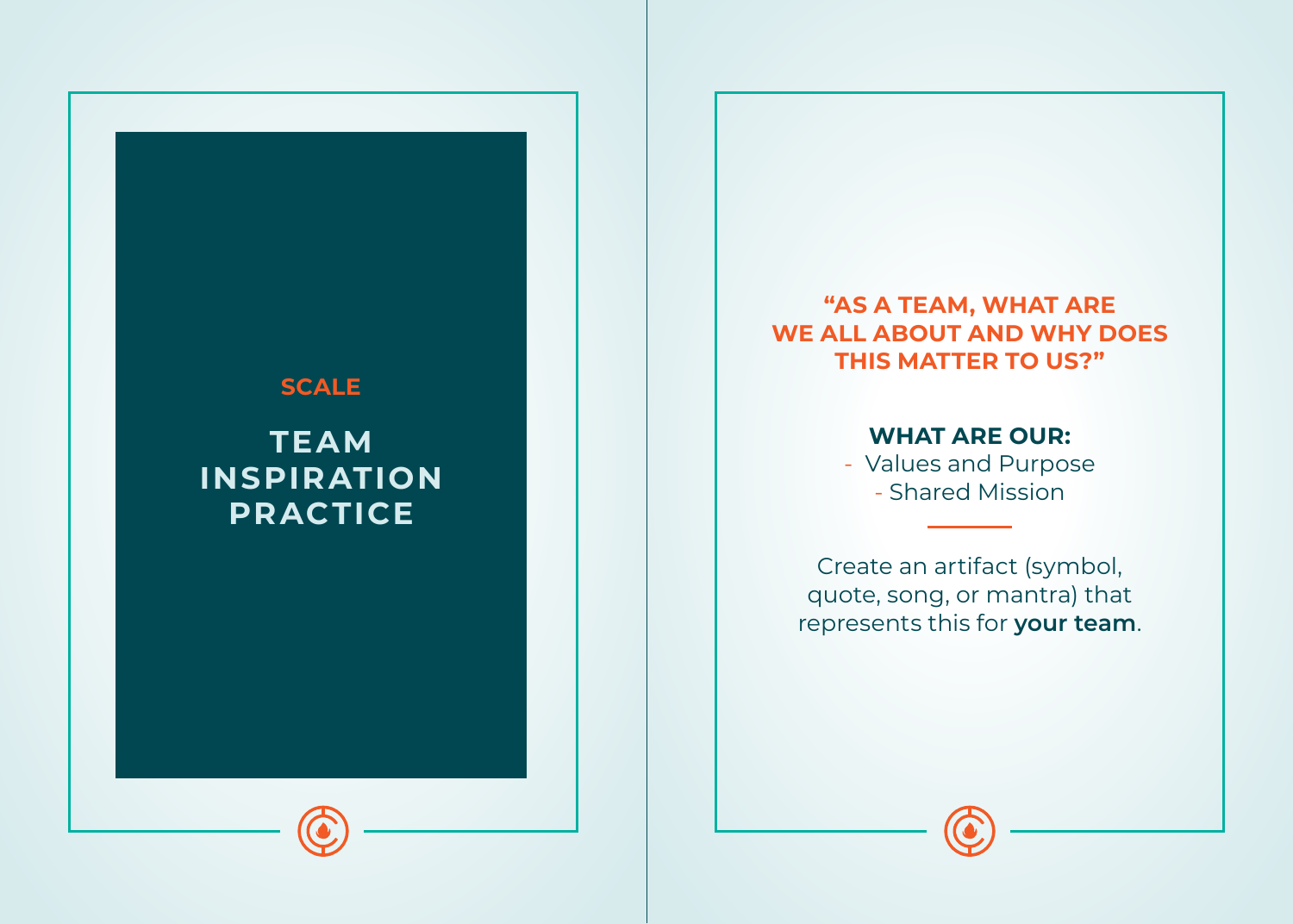## **SCALE**

## **ORGANIZATION INSPIRATION PRACTICE**

#### **WHAT IS YOUR ORGANIZATION'S HIGHER PURPOSE?**

How does it connect to your personal values and purpose?

What can you do to strengthen the connection between these for every employee in the organization?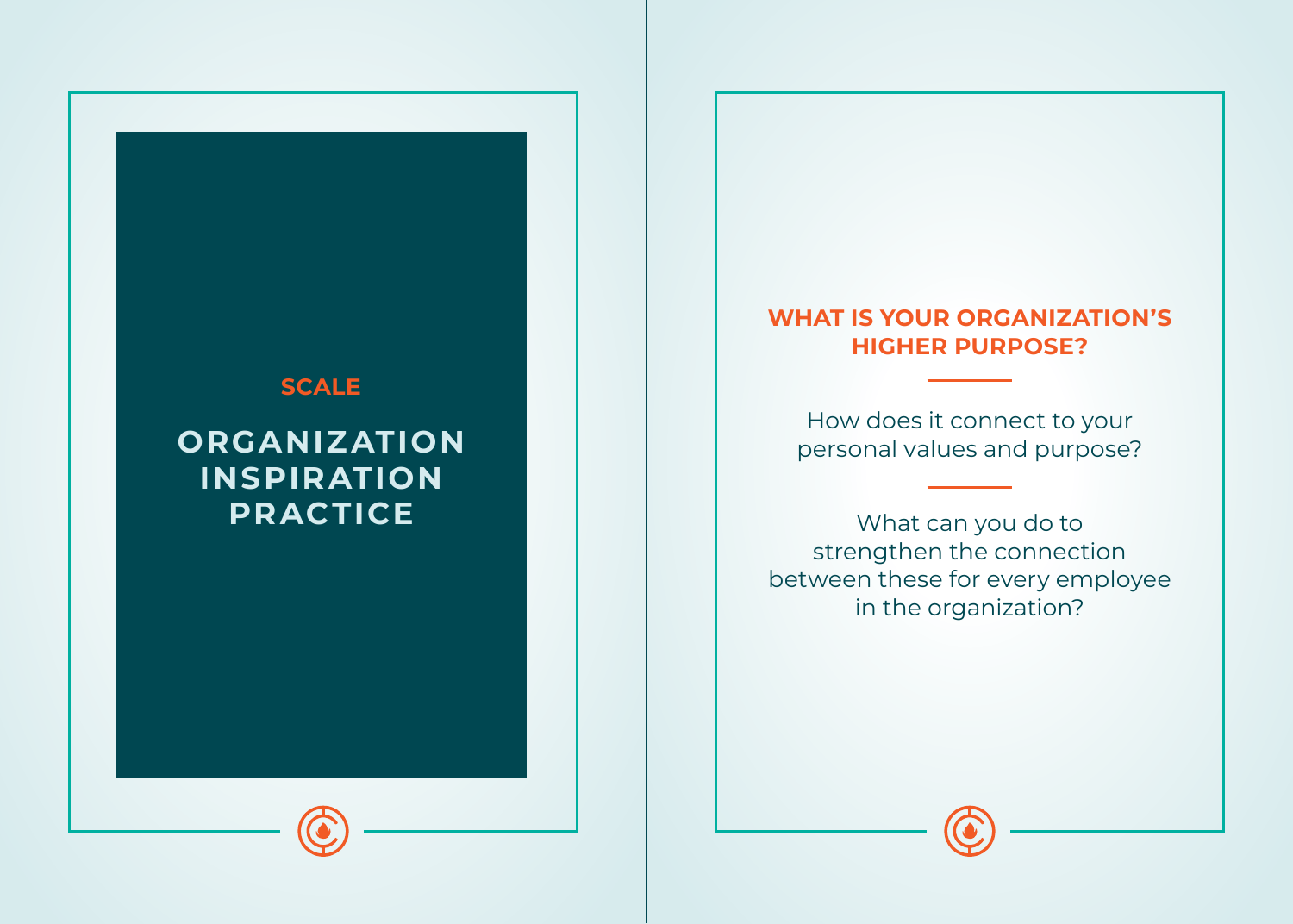## **SCALE**

## **ORGANIZATION INSPIRATION PRACTICE**

## **AUDIT YOUR CULTURE FOR INSPIRATION**

What are existing norms and behaviors in your culture that zap inspiration?

What norms and behaviors are truly inspiring?

Look for ways to reinforce the inspiring behaviors and to minimize those that drain inspiration away. Use stories, recognize people and behaviors publicly, and offer rewards for the behaviors you want to encourage.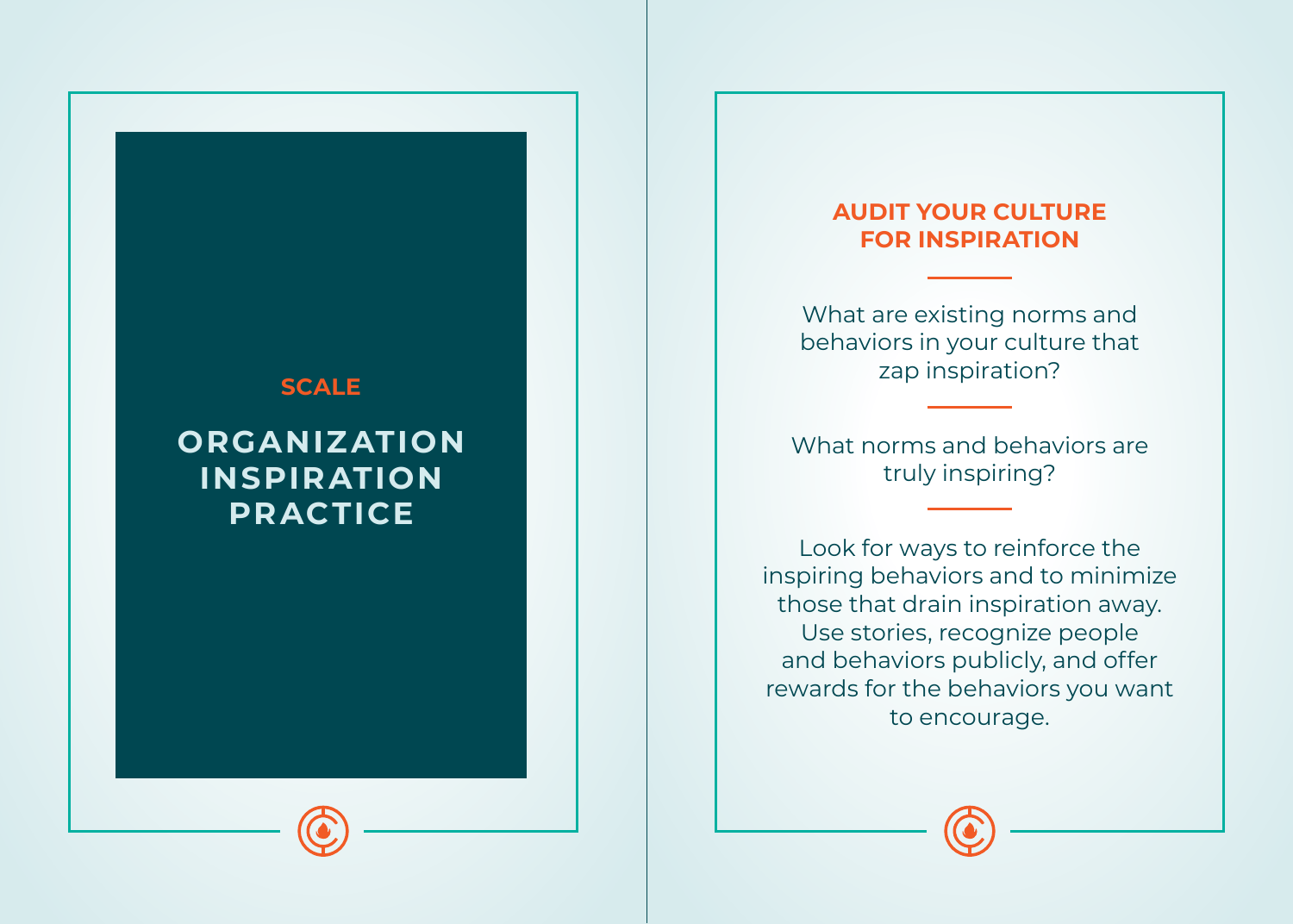## **SCALE**

## **ORGANIZATION INSPIRATION PRACTICE**

### **LOOK AT ALL 18 ENGINES**

Select 2 or 3 that closely align with your organizational values.

How can you build these into your systems and processes?

 For example, allow employees to use 5% of their time for unstructured thinking and developing new ideas. Or start an annual tradition of an organizationwide celebration of the previous year's progress (and failures). Make sure your reward system encourages exactly what you desire in terms of collaboration and innovation.